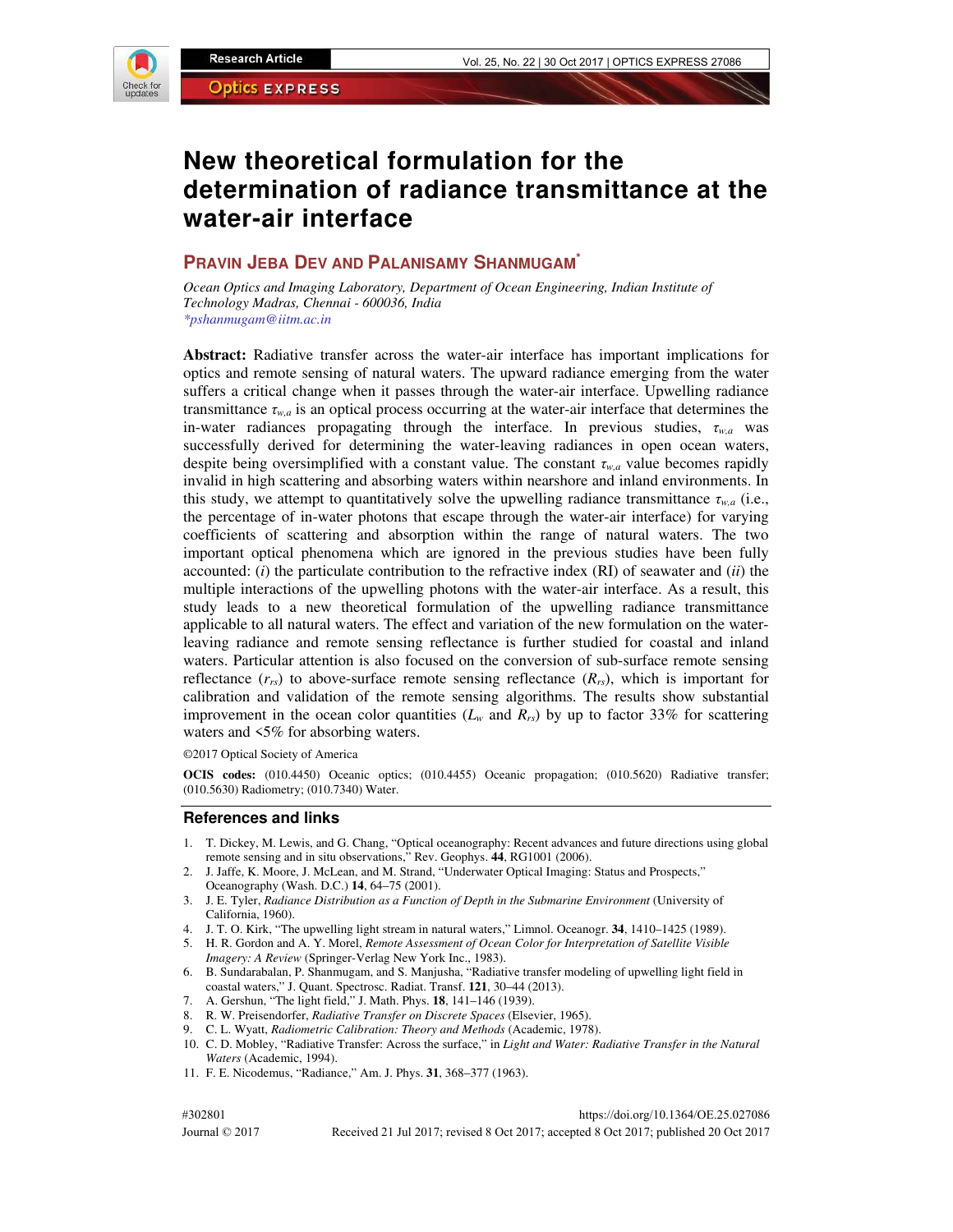- 12. J. Dera, "Marine Physics," in *Elsevier Oceanography Series* (Elsevier, 1992), Vol. 53.
- 13. R. W. Austin, "Inherent spectral radiance signatures of the ocean surface," in *Ocean Color Analysis* (Scripps Inst. Oceanogr., 1974), p. 2.1–2.20.
- 14. P. J. Dev and P. Shanmugam, "A new theory and its application to remove the effect of surface-reflected light in above-surface radiance data from clear and turbid waters," J. Quant. Spectrosc. Radiat. Transf. **142**, 75–92 (2014).
- 15. C. D. Mobley, "Estimation of the remote-sensing reflectance from above-surface measurements," Appl. Opt. **38**(36), 7442–7455 (1999).
- 16. M. L. Boas, *Mathematical Methods in the Physical Sciences* (Wiley India, 2006).
- 17. A. Morel and B. Gentili, "Diffuse reflectance of oceanic waters. III. Implication of bidirectionality for the remote-sensing problem," Appl. Opt. **35**(24), 4850–4862 (1996).
- 18. J. L. Mueller, A. Morel, R. Frouin, C. Davis, R. Arnone, K. Carder, R. G. Steward, S. Hooker, C. D. Mobley, S. Mclean, M. Miller, B. Holben, C. Pietras, G. S. Fargion, K. D. Knobelspiesse, J. Porter, and K. J. Voss, *Ocean Optics Protocols For Satellite Ocean Color Sensor Validation, Revision 4, Volume III : Radiometric Measurements and Data Analysis Protocols. NASA/TM-2003–21621* (2003), Vol. III.
- 19. A. Morel and B. Gentili, "Diffuse reflectance of oceanic waters. II Bidirectional aspects," Appl. Opt. **32**(33), 6864–6879 (1993).
- 20. E. Aas, "Refractive index of phytoplankton derived from its metabolite composition," J. Plankton Res. **18**, 2223–2249 (1996).
- 21. D. Stramski, A. Morel, and A. Bricaud, "Modeling the light attenuation and scattering by spherical phytoplanktonic cells: a retrieval of the bulk refractive index," Appl. Opt. **27**(19), 3954–3956 (1988).
- 22. H. J. Nasiha, P. Shanmugam, and V. G. Hariharasudhan, "A New Inversion Model to Estimate Bulk Refractive Index of Particles in Coastal Oceanic Waters: Implications for Remote Sensing," IEEE J. Sel. Top. Appl. Earth Obs. Remote Sens. **7**, 3069–3083 (2014).
- 23. M. S. Twardowski, E. Boss, J. B. Macdonald, W. S. Pegau, A. H. Barnard, and J. R. V. Zaneveld, "A model for estimating bulk refractive index from the optical backscattering ratio and the implications for understanding particle composition in case I and case II waters," J. Geophys. Res. **106**, 14129 (2001).
- 24. J. R. V. Zaneveld and H. Pak, "Method for the determination of the index of refraction of particles suspended in the ocean\*," J. Opt. Soc. Am. **63**, 321 (1973).
- 25. R. W. Austin and G. Halikas, *The Index of Refraction of Seawater* (University of California at San Diego, 1976).
- 26. J. L. Mueller and R. W. Austin, *Ocean Optics Protocols for SeaWiFS Validation, Revision 1, Volume 25* (1995).

27. S. K. Sahu and P. Shanmugam, "Semi-analytical modeling and parameterization of particulates-in-water phase function for forward angles," Opt. Express **23**(17), 22291–22307 (2015).

- 28. R. W. Austin, "Gulf of Mexico, Ocean-color surface-truth measurements," Boundary-Layer Meteorol. **18**, 269– 285 (1980).
- 29. H. R. Gordon, "Dependence of the diffuse reflectance of natural waters on the sun angle," Limnol. Oceanogr. **34**, 1484–1489 (1989).
- 30. C. S. Roesler, "Theoretical and experimental approaches to improve the accuracy of particulate absorption coefficients derived from the quantitative filter technique," Limnol. Oceanogr. **43**, 1649–1660 (1998).
- 31. K. Voss and A. Chapin, "Upwelling radiance distribution camera system, NURADS," Opt. Express **13**(11), 4250–4262 (2005).
- 32. H. R. Gordon and D. K. Clark, "Clear water radiances for atmospheric correction of coastal zone color scanner imagery," Appl. Opt. **20**(24), 4175–4180 (1981).
- 33. J. Wei, Z. Lee, M. Lewis, N. Pahlevan, M. Ondrusek, and R. Armstrong, "Radiance transmittance measured at the ocean surface," Opt. Express **23**(9), 11826–11837 (2015).
- 34. Z. Lee, K. L. Carder, C. D. Mobley, R. G. Steward, and J. S. Patch, "Hyperspectral remote sensing for shallow waters. I. A semianalytical model," Appl. Opt. **37**(27), 6329–6338 (1998).
- 35. H. R. Gordon, J. W. Brown, O. B. Brown, R. H. Evans, R. C. Smith, K. S. Baker, and D. K. Clark, "A semianalytic radiance model of ocean color," J. Geophys. Res. **93**, 10909–10924 (1988).
- 36. E. Boss, M. S. Twardowski, and S. Herring, "Shape of the particulate beam attenuation spectrum and its inversion to obtain the shape of the particulate size distribution," Appl. Opt. **40**(27), 4885–4893 (2001).
- 37. C. S. Roesler and E. Boss, "Spectral beam attenuation coefficient retrieved from ocean color inversion," Geophys. Res. Lett. **30**, 1468 (2003).
- 38. C. D. Mobley, L. K. Sundman, and E. Boss, "Phase function effects on oceanic light fields," Appl. Opt. **41**(6), 1035–1050 (2002).

## **1. Introduction**

Spectral radiance (*L*) is the fundamental radiometric quantity used to describe the radiance field of any medium. It is defined as the radiant power  $(\Phi)$  in a specified direction  $(\theta, \varphi)$  per unit area (*A*), per unit solid angle ( $\Omega$ ), within a wavelength interval ( $\Delta\lambda$ ), and it is expressed in the units of  $Wm^{-2}sr^{-1}nm^{-1}$ .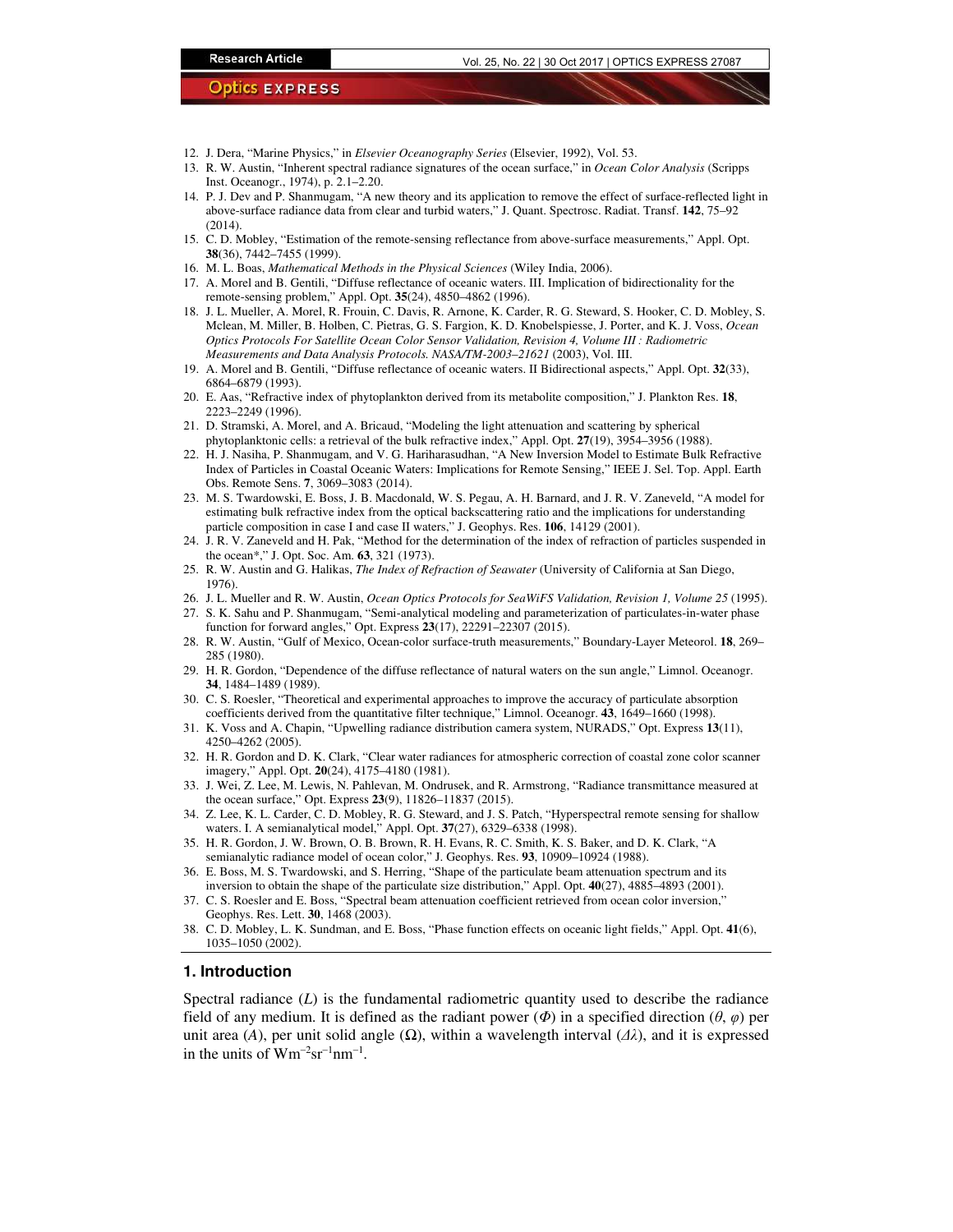$$
L(\theta, \varphi, \lambda) = \frac{\Delta^3 \Phi}{\Delta A \Delta \Omega \Delta \lambda}.
$$
 (1)

where  $\theta$  and  $\varphi$  are the viewing and azimuth angles of measurement. In marine optics, the radiances emerging from the ocean provide the knowledge about the light interaction with the seawater and its constituents. The measured optical properties obtained from these interactions have important implications in the other fields of oceanography, such as estimation of heat budget, carbon cycle, upper ocean dynamics, biogeochemistry, underwater visibility studies, and underwater imaging [1,2]. The geometrical structure of the upward radiances in the upper ocean is primarily dependent on the radiance distribution (of downwelling light) above the sea surface [3,4] and secondarily on the inherent optical properties (IOPs) of the seawater. These radiances originate due to the upward scattering events within few optical distances below the sea surface. The upward radiances serve as an optical storehouse of information about the water medium. The remote sensing satellite sensor or a field radiometer placed above the sea surface capture only these upwelling radiances that are transmitted through the water surface [5,6].



Fig. 1. Systematic geometrical representation of the transfer of radiance from one medium to another  $n_1$  and  $n_2$  respectively. P is the layer of separation (interface) between the two media, *θ1*, *θ<sup>2</sup>* and *θ<sup>3</sup>* are the incident, refracted and reflected angles with respect to normal, and *θc* is the critical angle.

When the radiant flux travels from one medium to the other (air to water or water to air), it undergoes important optical changes at the interface (a layer of separation between the two medium) determined by the *radiance transmission coefficient* or the *radiance transmittance*. Transmission of the radiance across the two-medium interface was first geometrically described by Straubel, known as the  $n^2$  *- law for radiances* [7–10] which is one of the most significant laws of geometric optics. For further details on the law and the geometry, refer to Appendix A and Fig. 1. This law has been modified for application to the air-sea interface (also, sea-air) by incorporating the loss of radiance through Fresnel reflection [10–13]. The fully emerged radiance from the water after crossing the water-air interface is known as the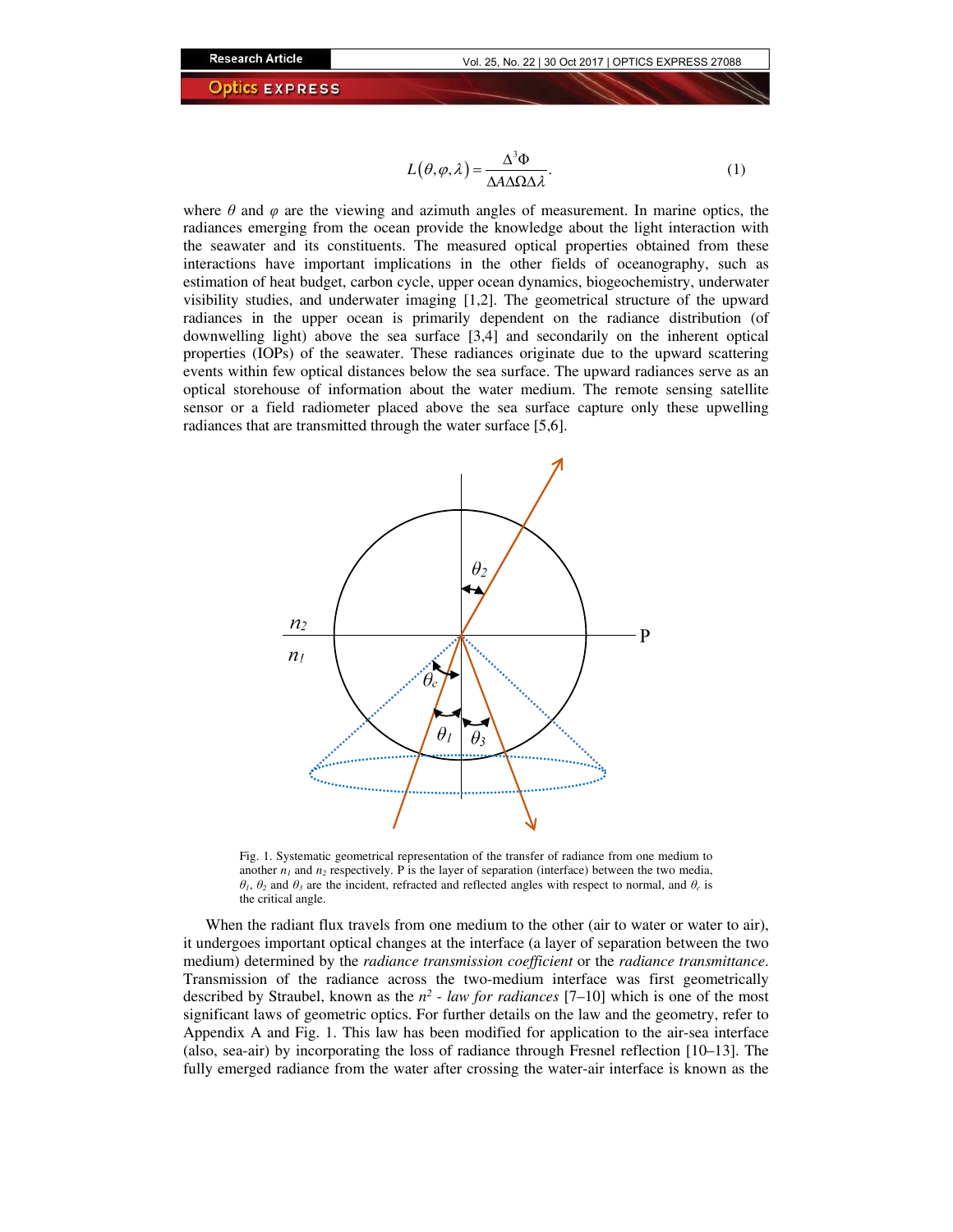water-leaving radiance. Thus, the upwelling radiance after transmission through the water-air interface is given by,

$$
L_w\left-air,\lambda\right) = \tau_{w,a}\left(\lambda\right)L_u\left(0^-, \lambda\right). \tag{2}
$$

where,

$$
\tau_{w,a}\left(\lambda\right) = \frac{t\left(\lambda\right)}{n^2\left(\lambda\right)} = \frac{1 - \rho_{w,a}\left(\lambda, \theta_v\right)}{n^2\left(\lambda\right)}.\tag{3}
$$

where,  $L_u(0, \lambda)$  is the upwelling radiance measured at nadir direction just beneath the water surface and  $\hat{U}$  represents the point at null depth and  $\lambda$  the wavelength.  $\tau_{w,a}$  is the *upwelling* radiance transmittance, with the subscript *w,a* denoting the direction of the radiance from water to air,  $\theta$ <sup>*v*</sup> represents the viewing angle of the sensor, and *n* is the refractive index of the seawater. The value of *τw,a* is generally assumed to be 0.541 [14,15], for any Fresnel reflectances ( $\rho_{w,a}$ ) at the water-air interface, ranging between 0.01 to 0.05 for viewing angles less than 40 degrees [13], for the pure seawater with a refractive index (RI) of 1.34.

The form of *upwelling radiance transmittance* [Eq. (3)] derived from the  $n^2$  - law for *radiance* exhibits only the *geometrical* behaviour of radiance transmitted from water to air. Although it is theoretically correct based on its geometrical radiometry [Fig. 1], additional contributions of the water medium to  $\tau_{w,a}$  are ignored. Our interest is to quantify these contributions to the upwelling radiance transmittance in natural waters, because of the necessity to determine accurate water-leaving radiances emerging from the water body.

This paper attempts to theoretically improve  $\tau_{w,a}$  with two other additional contributions which have been ignored in the previous studies. First, the phenomenon of multiple interactions of the radiance with the water-air interface is incorporated into the existing *geometrical upwelling radiance transmittance* through the two important parameters namely, the single scattering albedo ( $\omega$ ) and the upwelling average cosines ( $\mu_u$ ). Second, appropriate refractive index values of seawater are determined that replace the conventional use of purewater refractive index values based on the particulate contribution to the pure seawater. Using the new theoretical formulation obtained from this study, a conversion of sub-surface *rrs* to above-surface *Rrs* is achieved. Finally, the significant improvement on the ocean color quantities  $L_w$  and  $R_{rs}$  is demonstrated using in situ data for the entire bio-optical range of natural waters ( $\omega = 0$  to 0.97).

## **2. Theoretical considerations**

The geometrical radiometry provides the radiance transmittance only for the ideal case of zero scattering and zero absorption and the multiple interactions of photons within the interface is completely ignored. Optically, the interface is not just a layer of separation between the two media, but many water constituents present within this layer play a crucial role in determining the transmission of radiances through it. The radiance transfer process from water to air is very complex because the water medium (originating side) is denser than the air and is composed of many particles. In this section, factors affecting the *upwelling radiance transmittance*  $\tau_{w,a}$  is addressed based on some theoretical considerations of the water-air interface optical processes.

## 2.1. Multiple interactions of radiances at the water-air interface

The transfer of upwelling radiance through the water-air interface predominantly relies on the geometrical radiometry, which is however insufficient to explain the interface optical processes considering the fact that multiple interactions of photons occur at the water-air interface and many particles are included in it. Here, two cases are presented: (i) a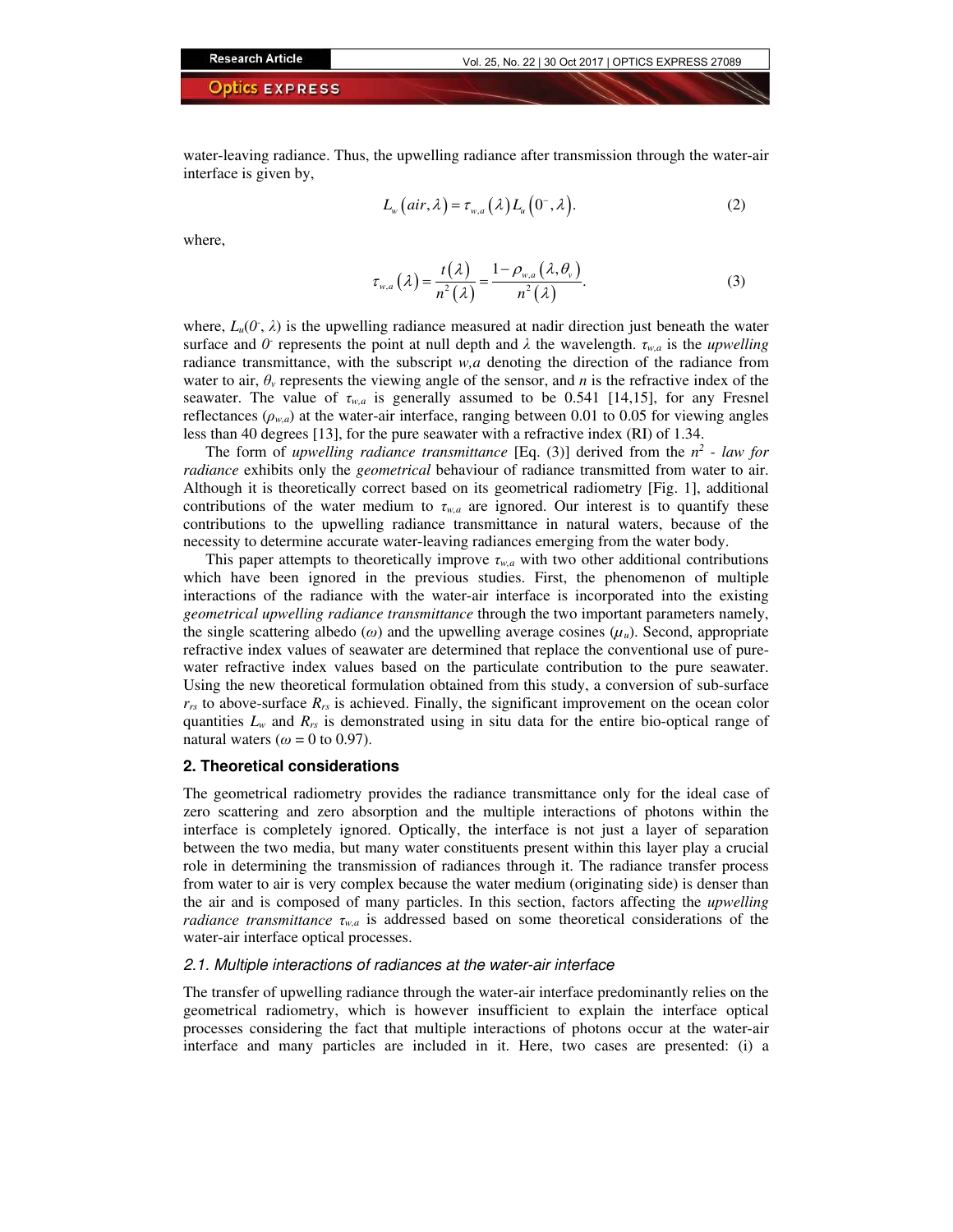hypothetical case by assuming the water medium as a non-absorbing medium (i.e., fully scattering), and (ii) a realistic case of natural waters.

#### 2.1.1. For non-absorbing media

Let us designate *τpw,a* as the *pure water geometrical upwelling radiance transmittance*, the value is simply 0.541 and *τw,a* is the newly derived *upwelling radiance transmittance* incorporating the multiple interactions of the photons with the water-air interface. The assumption of  $0.541$  as the transmission factor [Eq. (2)], states that  $54.1\%$  of in-water photons escape through the water-air interface leaving the rest of the photons (i.e 45.9%) within the water medium itself. On the first interaction of a photon with the water-air interface, according to the law of conservation of energy, (*1-τpw,a*) is retained within the water column. If there is no absorption within the water-air interface, and if all photons are directed back to the interface again through the upward scattering by the particles (this assumption does not hold naturally), then, the  $(I-\tau_{p w,a})$  photons take a second attempt  $(i = 2)$  to cross the interface. Here, *i* denotes the number of interactions of a single photon with the water-air interface. On the second successive interaction  $(i = 2)$ , based on the geometry,  $\tau_{\text{pyc},a}$  part of  $(i$ *τpw,a*) is allowed to cross the interface. As a result, *τpw,a*(*1-τpw,a*) escapes through the interface giving the value of 0.248. For every successive interaction of the photon with the interface, the geometry appears the same and considers it as an new photon entering the interface. At the end of the second successive interaction  $[\tau_{pw,a} + \tau_{pw,a}(1-\tau_{pw,a})]$ , 78.9% of photons have crossed the interface. Similarly, on the third successive interaction ( $i = 3$ ),  $\tau_{pw,a}(1-\tau_{pw,a})^2$ escapes the interface producing 90.3%  $[\tau_{pw,a} + \tau_{pw,a}(1-\tau_{pw,a}) + \tau_{pw,a}(1-\tau_{pw,a})^2]$  of photons escaping the interface. Finally, for a complete transfer of photons from the water medium to air, it would take at least ten interactions (Table 1) given only if the water medium is totally non-absorbant and all the photons are redirected to the surface.

**Table 1. Successive interactions of the photons escaping the water-air interface for a non-absorbing medium.**

| Successive                                              |                |                                                                                                                               |
|---------------------------------------------------------|----------------|-------------------------------------------------------------------------------------------------------------------------------|
| interaction of                                          | Value          | Successive addition                                                                                                           |
| photons escaping the                                    | $(\tau_{w,a})$ | (non-absorbing medium)                                                                                                        |
| water-air interface                                     |                |                                                                                                                               |
| $[i = 1] \tau_{\text{pw},a}$                            | 0.541          | $0.541$ [ $\tau_{pw,a}$ ]                                                                                                     |
| $[i=2] \tau_{\text{pw},a}(1-\tau_{\text{pw},a})$        | 0.248          | 0.789 $[\tau_{\text{pw},a} + \tau_{\text{pw},a}(1-\tau_{\text{pw},a})]$                                                       |
| $[i = 3] \tau_{pw,a} (1 - \tau_{pw,a})^2$               | 0.114          | 0.903 $[\tau_{n w a} + \tau_{n w a} (1 - \tau_{n w a}) + \tau_{n w a} (1 - \tau_{n w a})^2]$                                  |
| $[i = 4] \tau_{pw,a} (1 - \tau_{pw,a})^3$               | 0.052          | 0.956 $[\tau_{\text{pw},a} + \tau_{\text{pw},a}(1-\tau_{\text{pw},a}) + \ldots + \tau_{\text{pw},a}(1-\tau_{\text{pw},a})^3]$ |
| $[i = 5] \tau_{nwa} (1 - \tau_{nwa})^4$                 | 0.024          | 0.980 $[\tau_{\text{pw},a} + \tau_{\text{pw},a}(1-\tau_{\text{pw},a}) + \ldots + \tau_{\text{pw},a}(1-\tau_{\text{pw},a})^4]$ |
| $[i = 6] \tau_{\text{nw}_a} (1 - \tau_{\text{nw}_a})^5$ | 0.011          | 0.991 $[\tau_{pw,a} + \tau_{pw,a}(1-\tau_{pw,a}) + \ldots + \tau_{pw,a}(1-\tau_{pw,a})^5]$                                    |
| $[i = 7] \tau_{\text{rw}a}(1-\tau_{\text{rw}a})^6$      | 0.005          | 0.996 $[\tau_{n w_a} + \tau_{n w_a}(1-\tau_{n w_a}) + \ldots + \tau_{n w_a}(1-\tau_{n w_a})^6]$                               |
|                                                         |                |                                                                                                                               |
| $[i = 10] \tau_{pw,a} (1-\tau_{pw,a})^9$                | 0.000          | 1.000 $[\tau_{p w,a} + \tau_{p w,a}(1-\tau_{p w,a}) + \ldots + \tau_{p w,a}(1-\tau_{p w,a})^{\circ}]$                         |

On the assumption of above conditions and inclusion of multiple interactions of the photons with the water-air interface on the existing geometry for pure water, the upwelling radiance transmittance is theoretically derived as follows:

$$
\tau_{w,a} = \tau_{p w,a} + \tau_{p w,a} \left( 1 - \tau_{p w,a} \right) + \tau_{p w,a} \left( 1 - \tau_{p w,a} \right)^2 + \tau_{p w,a} \left( 1 - \tau_{p w,a} \right)^3 + \dots
$$
  
=  $\tau_{p w,a} \left\{ 1 + \left( 1 - \tau_{p w,a} \right) + \left( 1 - \tau_{p w,a} \right)^2 + \left( 1 - \tau_{p w,a} \right)^3 + \dots \right\}.$  (4)

On solving, Maclaurin series is deduced as a part, and is replaced by  $(\tau_{pw,a})^{-1}$  [16].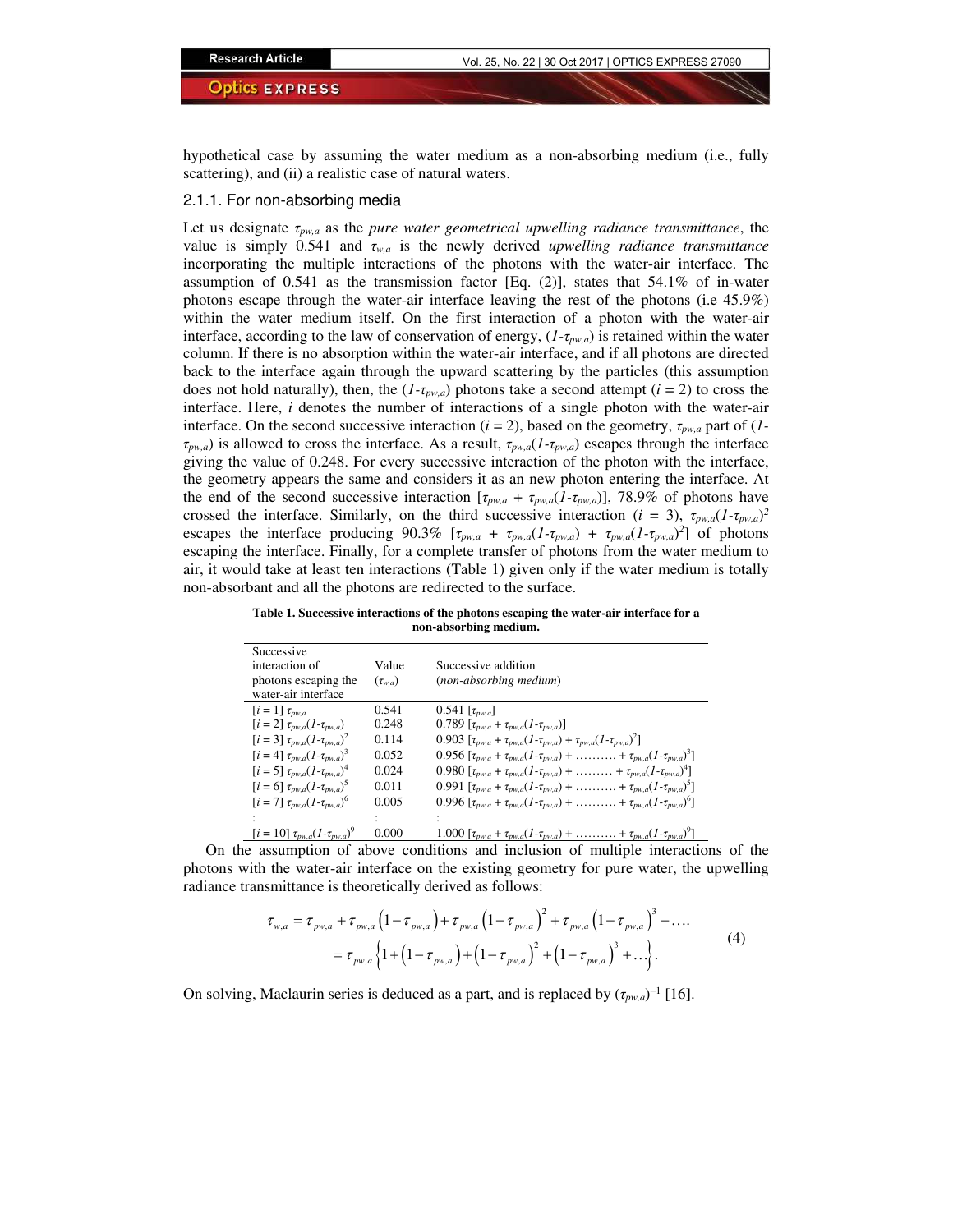$$
= \tau_{p w,a} \left\{ \frac{1}{\tau_{p w,a}} \right\}.
$$
\n
$$
\tau_{w,a} = 1.
$$
\n(5)

Equation (5) gives the upwelling radiance transmittance for the non-absorbing medium, which is equivalent to one, which means all photons escape through the interface.

According to the law of conservation of energy, for a non-absorbing medium, the maximum value that can be attained is 1. As expected, the new radiance transmittance *τw,a* gives the value of 1. The percentage of photons escaping the interface on each event is comprehensively described in Table. 1, which suggests that the maximum number of interactions can go up to ten  $(i = 10)$ . Geometrically, on every possible interaction, 54.1% of the photons escapes the interface. Accordingly, on the first interaction  $(i = 1)$ , 54.1% escapes the interface, 78.9% on the second  $(i = 2)$ , 90.3% on the third  $(i = 3)$ , 95.6% on the fourth *(i*)  $=$  4), and 98.0% on the fifth ( $i = 5$ ), and so on. Note that at the tenth interaction, 100% of the photons would have crossed the interface, and consequently, no more photons are there to undergo for the next interaction to any further extent. From this theory, it can be concluded that there is no more interaction of the upward photons with the water-air interface beyond *i* = 10 as the number of interactions is always quantized.

#### 2.1.2. For the case of natural waters

The previous section on describing the upwelling radiance transmittance for a non-absorbing medium gives a clear picture to understand the optical processes occurring at the interface. Nonetheless, the assumption made for the non-absorbing case is no longer justified for the case of natural waters. Unlike the non-absorbing case, the photons are subject to get absorbed and scattered depending upon the types of particles (and dissolved substances) present in natural waters. This means that the photons are restricted to further interact with the interface for the successive times. To address the complete multiple interactions of the photons along with the water scattering and absorption processes within the interface, the optical processes must be stated clearly. First, it is essential to have knowledge of how many photons actually survive after a collision with the water molecules and particles. As the water molecules and particles continue to absorb and scatter the photons incident on them, the number of escaping photons depends on the survival index. The survival index is an IOP (inherent optical property) which can be termed as the *probability of photon survival* or the *single scattering albedo*  $(\omega = b/c)$ . The *probability of a photon survival* describes the fraction of photon scattering '*b*' over the extinction '*c*' which gives the percentile estimate of the survival photons after every collision or interaction. The survival index is low for an absorbing medium and high for a scattering medium. In other terms, the survival index of a photon describes the probability of the photon that is scattered rather than absorbed. In an absorbing medium, only less number of photons are gone for further interaction with the interface, whereas in a scattering medium more number of photons are involved. Second, not all survived photons (which are scattered in all directions) travel upward to escape through the interface. Therefore, the probability of upward scattered photons should be estimated in order to determine the proportion of upwelling photons. The proportion of upward photons depends on the angular distribution of the upward scattered flux known as upwelling average cosines,  $\mu_u$ .

The single scattering albedo multiplied with the average upwelling cosine (i.e.,  $\mu_u \omega$ ) completely describes the percentage of upwelling photons emerging from the water medium after interaction with a water molecule or a particle. The *µuω* plays a role whenever the photon is available for the next successive interactions, therefore, it is multiplied by the successive geometrical upwelling radiance transmittances (*τpw,a*). The radiance transmittance  $(\tau_{w,a})$  for '*i*' number of interactions with the interface and the molecule/particle is given by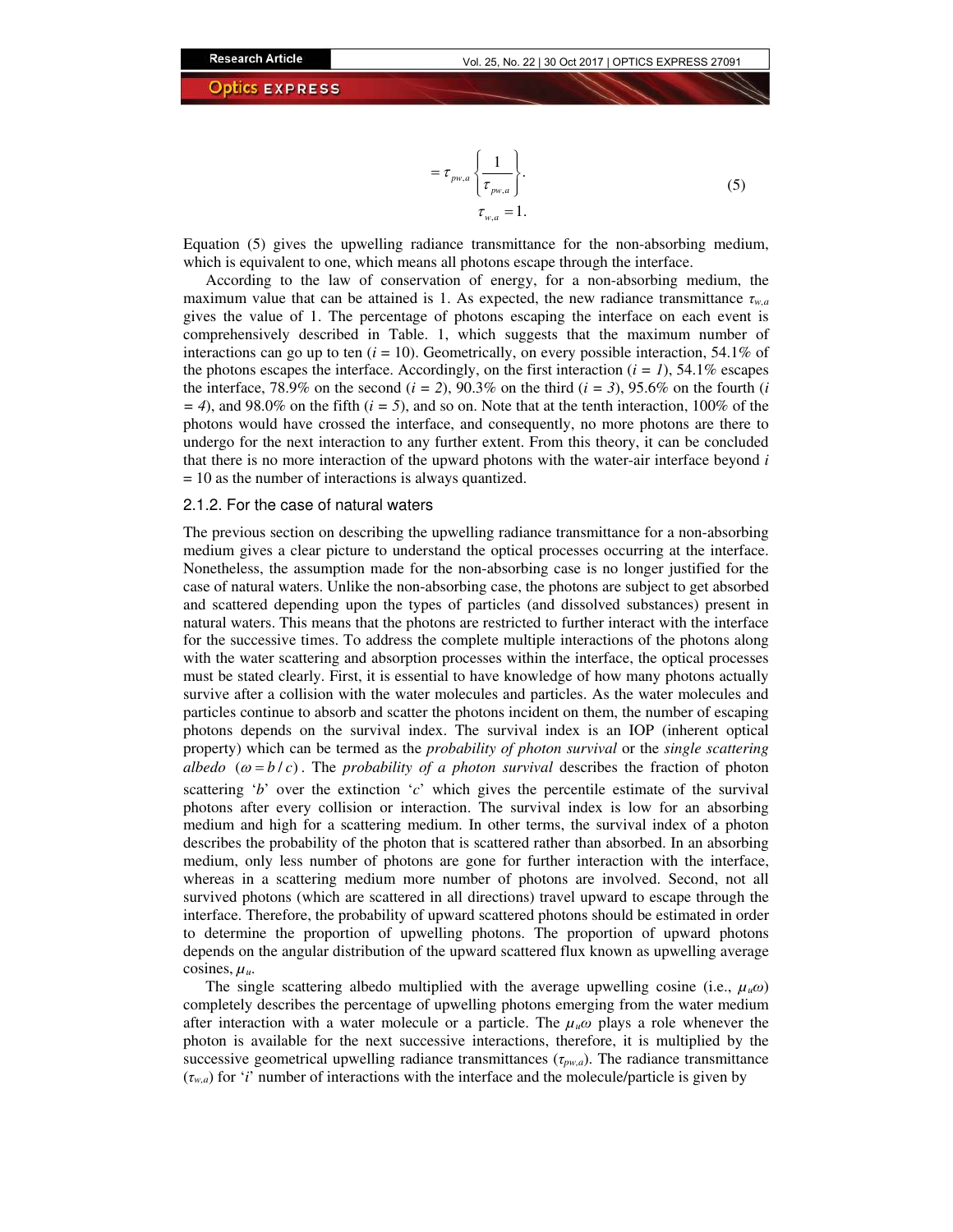$$
\tau_{w,a} = \tau_{p w,a} + \mu_u \omega \tau_{p w,a} \left( 1 - \tau_{p w,a} \right) + \mu_u \omega \tau_{p w,a} \left( 1 - \tau_{p w,a} \right)^2 + \mu_u \omega \tau_{p w,a} \left( 1 - \tau_{p w,a} \right)^3 + \dots
$$
\n
$$
= \tau_{p w,a} + \mu_u \omega \tau_{p w,a} \left( 1 - \tau_{p w,a} \right) \left\{ 1 + \left( 1 - \tau_{p w,a} \right) + \left( 1 - \tau_{p w,a} \right)^2 + \left( 1 - \tau_{p w,a} \right)^3 + \dots \right\}.
$$
\n(6)

On solving, Maclaurin series is deduced as a part, and is replaced by  $(\tau_{pw,a})^{-1}$  [16].

$$
= \tau_{p_{w,a}} + \mu_u \omega \tau_{p_{w,a}} \left( 1 - \tau_{p_{w,a}} \right) \times \left\{ \frac{1}{\tau_{p_{w,a}}} \right\}.
$$
  

$$
= \tau_{p_{w,a}} + \mu_u \omega \left( 1 - \tau_{p_{w,a}} \right).
$$
  

$$
\tau_{w,a} = \tau_{p_{w,a}} \left( 1 - \mu_u \omega \right) + \mu_u \omega.
$$
 (7)

From Eq. (7), it is explicit that the minimum transmittance depends on the geometrical radiometry and additional contribution is due to multiple interactions of the photons with the interface.

#### 2.2. Particulate contribution to the refractive index of seawater

The refractive index of seawater  $(n)$  is bound together with the  $n^2$  - law for radiance that corresponds to the geometrical part of the radiance transmittance. However, the notation '*n*' collectively represents the refractive index of the particulate matter and the pure seawater. In practice, the refractive index of pure seawater [particularly in Eq. (3)] is generally assumed for most oceanic applications [13,17–19]. Since the constant pure water refractive index value only partially accounts for the water-air interface optical process, it is not suitable for applications in the nearshore and inland environments with significant particulate loads [20– 24]. Thus, determination of the particulate refractive index is necessary and it is generally deduced relative to pure seawater [23,24]. In this context, the refractive index of seawater is defined as the product of RI of pure seawater  $n_w(\lambda)$  and RI of particulate matter relative to pure seawater  $r_f$ , which is expressed as a wavelength-dependent form

$$
n(\lambda) = n_w(\lambda) \times r_f. \tag{8}
$$

where,  $n_w(\lambda)$  is the wavelength-dependent refractive index of seawater which is empirically formulated from the data of Austin and Halikas (1976) [25,26] and given in Eq. (9).

$$
n_{w}(\lambda) = 1.325147 + \frac{6.6096}{\lambda - 137.1924}.
$$
 (9)

Particulate refractive index  $r_f$  can be calculated from the model of Sahu and Shanmugam [27] specified in Appendix B.

#### **3. Theoretical radiance transmittance for natural waters**

The theoretically deduced Eq. (7) successfully replaces the conventional *pure water geometrical upwelling radiance transmittance* with the '*actual' upwelling radiance transmittance*. Combining Eqs. (7) and (8), we obtain,

$$
\tau_{w,a} = \left(\frac{\left(1-\rho_{w,a}\right)}{n_w^2} \times \frac{\left(1-\mu_u \omega\right)}{r_f^2}\right) + \mu_u \omega.
$$

Rearranging, we get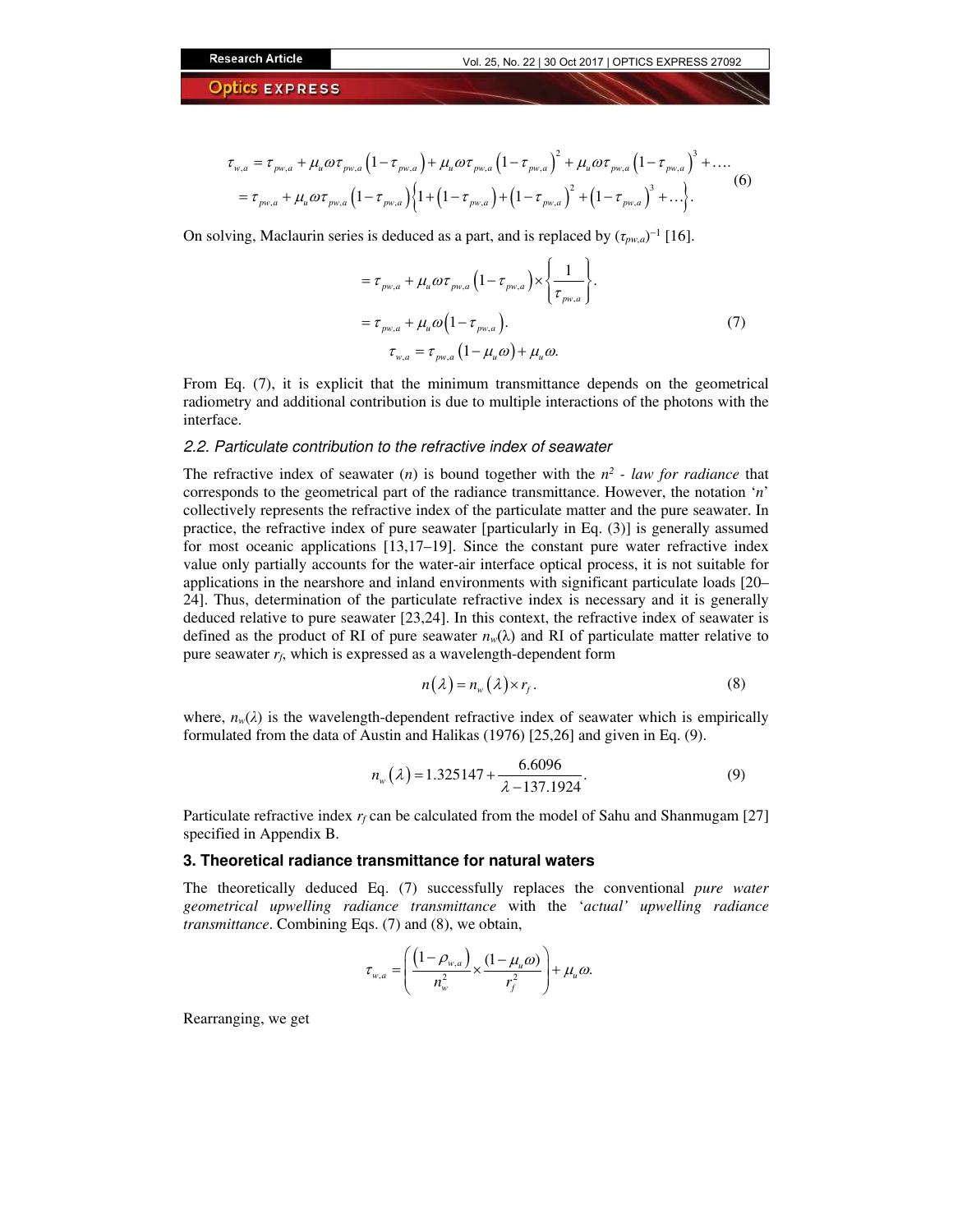$$
\tau_{w,a} = \frac{(1 - \rho_{w,a})}{n_w^2} \left[ \frac{(1 - \mu_u \omega)}{r_f^2} + \frac{\mu_u \omega n_w^2}{(1 - \rho_{w,a})} \right].
$$
\n(10)

Substituting Eq. (10) in Eq. (2), we get the actual water-leaving radiances from

$$
L_{w}(air, \lambda) = \frac{(1 - \rho_{w,a})}{n_{w}^{2}} \left[ \frac{(1 - \mu_{u}\omega)}{r_{f}^{2}} + \frac{\mu_{u}\omega n_{w}^{2}}{(1 - \rho_{w,a})} \right] L_{u}(0^{-}, \lambda).
$$
 (11)

Here, the wavelength symbols ( $\lambda$ ) are omitted for brevity. The  $\rho_{w,a}$  on in-water radiometry was experimentally studied by Austin for various wind speed conditions [13]. The timeaveraged water-air Fresnel reflectance observations showed the effects and influences of wind speed which is substantially weak regardless of the sea-state conditions [15,28].

#### **4. Results and discussion**

From the new theory, it is intuitively understood that the radiance transmittance is not a constant value, but it is strongly dependent on the geometry and multiple interactions of the radiance with the water-air interface. The existing *geometrical upwelling radiance transmittance* equation  $(1 - \rho_{w,a})/n_w^2$  partially accounts for the refractive index of natural water (since it considers the pure water RI), and hence, its application is restricted to open

ocean waters. The new radiance transmittance formulation is derived theoretically by incorporating the additional influences due to the refractive index of particles and the multiple interactions of the photons with the interface. Thus, the new formulation of radiance transmittance [Eq. (10)] is applicable for most natural waters.

## 4.1 Water-air interface and the upward radiances

To determine the water-leaving radiance  $L_w-air, \lambda$  from the upwelling radiance  $L_u(0, \lambda)$ , accurate quantification of  $\tau_{wa}$  is necessary. This requires a better understanding of the behaviour of upward scattered photons emerging from the water. Upward travelling photons have the greater probability of escaping the interface unless they are redirected back to the water medium by the Fresnel reflection on the water side and the downward scattering by the water molecules and particles. The upward radiance is dependent on the incoming solar (downwelling) flux penetrating into the water and is the result of upward scattering by the molecules and the particles present in it. A collection of upward scattered photons within a solid angle is known as the radiance obeys  $(1 - \rho_{w,a})/n_w^2$  law and crosses the interface, while the rest of the photons are redirected back to the water medium. The redirected photons are presumably diverted to any direction within the lower hemisphere of the water surface, and sometimes depend on the sea state. It should be pointed out that the directionality of the photon may depend on the sea-state [29], but the  $(1-\rho_{w,a})$  remains unaffected [28]. The

redirected photons from the interface cannot freely travel along the direction to which it was focussed, but have interactions with all the particles and water molecules along its path and get modified by the absorption and scattering processes. Few parts of photon energy are lost by absorption and the rest are scattered into other directions according to the shape of the volume scattering function. However, the probability for a (redirected) photon that is scattered upward depends upon two factors – *single scattering albedo* '*ω*' and *upwelling average cosine* ' $\mu$ <sup>'</sup>*u*<sup>'</sup>. The single scattering albedo  $\omega$ (= *b* / *c*) provides the probability for a photon being scattered rather than absorbed, and has the ability to describe the type of the particle but not the scattered direction. For the scattering direction to be known after single scattering, the average cosine of the light field  $\mu$ <sup>'</sup> provides a better estimate of the photon direction. As our interest lies in the photon that is scattered upward, the upwelling average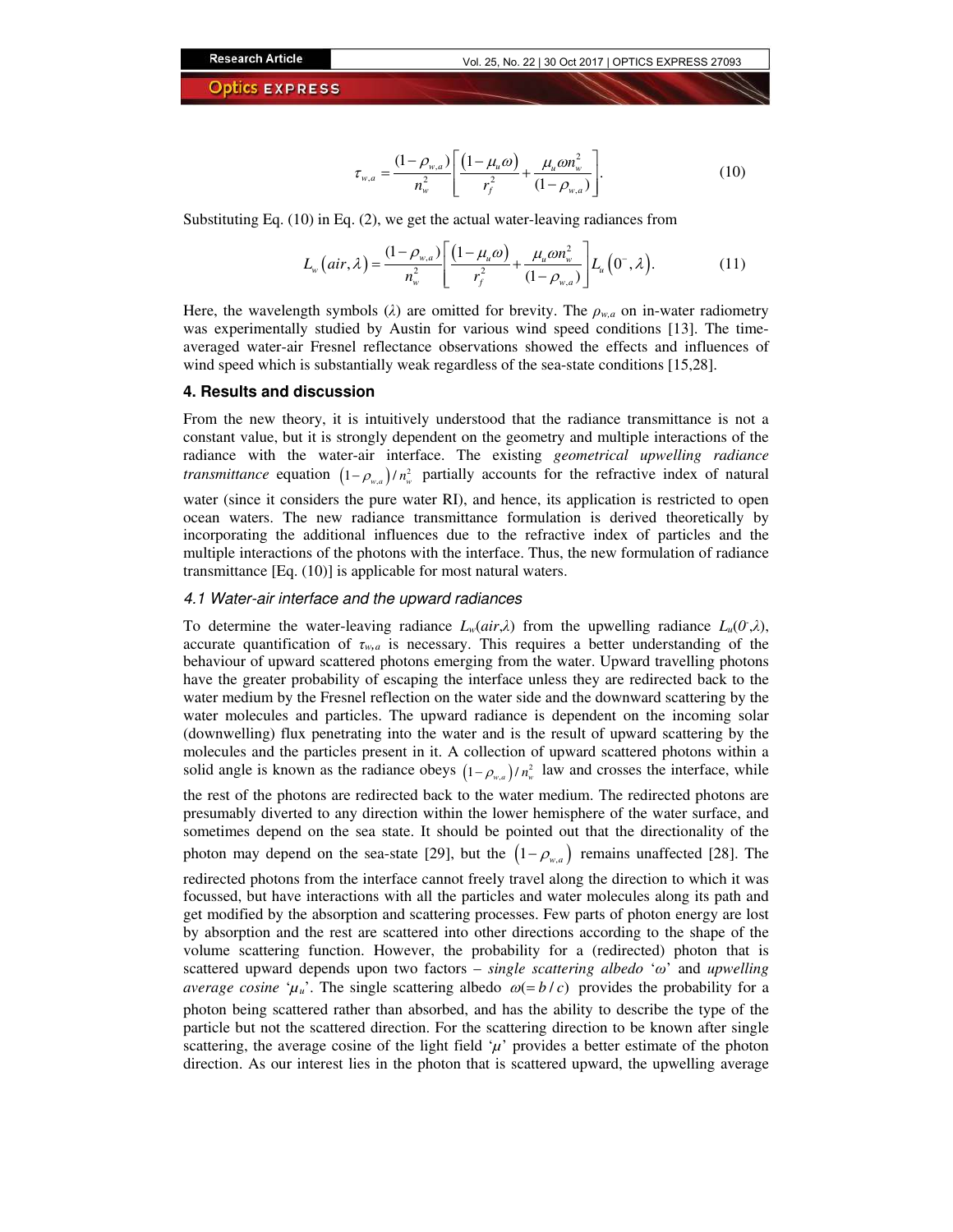cosine for the upward light field  $\mu$ <sub>*u*</sub> gives the probability of photon direction. The upwelling light field originates from upward scattering events at lower depths, which is completely diffuse and can be assumed to be isotropic. Therefore, the average cosine for the upwelling light field is considered as 0.5 [30,31].

$$
\mu_u = \overline{\cos \theta} = \frac{\int_0^{\pi} \cos \theta d\omega}{\int_0^{\pi} d\omega} = 0.5.
$$
 (12)

where,  $d\omega = \sin \theta d\theta d\phi$ , and  $\theta$  is the direction of the scattered photon.

Comprehensively, the probability of a scattered photon is signified by  $\omega$  and  $\mu_u \omega$  is the probability of the upward scattered photon. The new terms  $(1 - \mu_u \omega) / r_f^2$  and  $\mu_u \omega n_w^2 / (1 - \rho_{w,a})$  in Eq. (7) are highly responsible for the multiple interactions of photons with the interface, which allow some extra photons to cross the interface in addition to the  $(1-\rho_{w,a})/n_w^2$ .  $(1-\rho_{w,a})/n_w^2$  is the *pure water geometrical upwelling radiance transmittance*, a percentile estimate of the photons crossing the interface based on the geometrical radiometry for the pure water condition, and holds the value of 0.541 (or 54.1%). The particulate refractive index  $r_f$ , however, an inclusive part of the geometry, is described relative to the *pure water geometrical radiance transmittance τw,a*. The ratio between the 'actual' *radiance transmittance τw,a* and the *pure water geometrical radiance transmittance τ*<sub>*pw,a*</sub> is equivalent to  $(1 - \mu_u \omega) / r_f^2 + \mu_u \omega n_w^2 / (1 - \rho_{w,a})$ .

$$
\frac{\tau_{w,a}}{\tau_{p w,a}} = \frac{(1 - \mu_u \omega)}{r_f^2} + \frac{\mu_u \omega n_w^2}{(1 - \rho_{w,a})}.
$$
\n(13)

The particulate refractive index is always greater than or equal to one, *i.e.*  $r_f \geq 1$ . The increase of particulates in the water decreases the *radiance transmittance* by the square value of *rf*.





Fig. 2. In situ measured data of single scattering albedo  $\omega = b/c$  for 14 different environments representing the clear oceanic waters (deep blue) to highly turbid scattering waters (red). This plot clearly shows the effects of absorption and scattering with respect to the wavelength. The lowest and highest values of *ω* measured being near zero for clear open oceanic waters (at a wavelength 750 nm) and 0.97 for mineral rich turbid waters (at a wavelength 715 nm).

We now examine the theoretically derived radiance transmittance  $\tau_{w,a}$  [Eq. (7)] with the *in situ* data. To examine any improvement and difference between the old and the new transmittance formulations, we intended to select the data from various water bodies which are unique and different from each other in their spectral characteristics. Based on this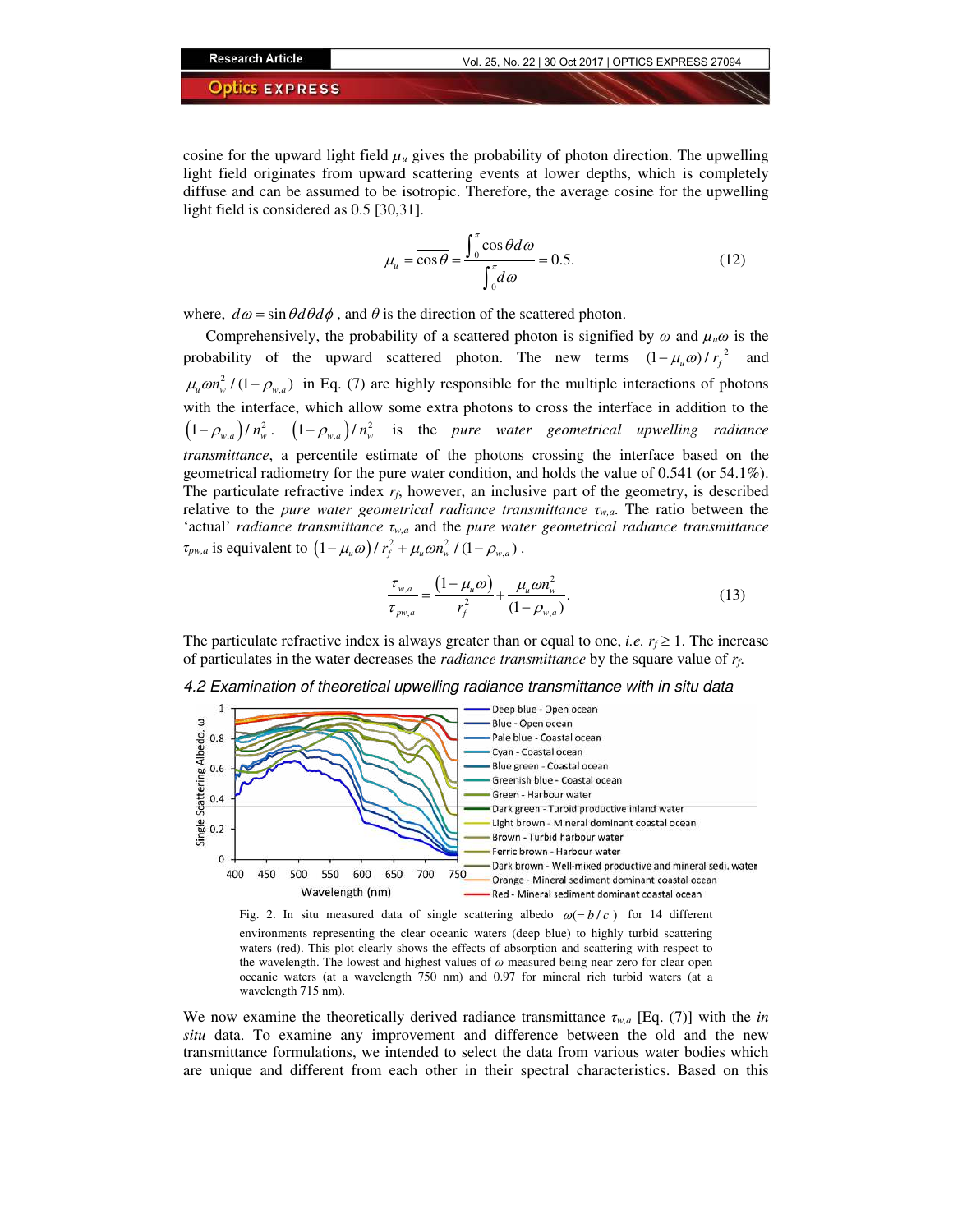criterion, fourteen data were selected from different stations in clear oceanic waters of southern Bay of Bengal, relatively clear waters of coastal Chennai (slightly increased turbidity as compared to the clear oceanic waters), sediment-dominated waters off Point Calimere, and turbid productive inland waters of Muttukaadu lagoon. These data are optically different from each other that can be recognized from the spectral plots of *ω* [Fig. 2].



Fig. 3. (a) Plot of the additional term  $(1 - \mu_u \omega) / r_f^2 + \mu_u \omega n_w^2 / (1 - \rho_{w,a})$  representing the ratio of new theoretical upwelling radiance transmittance *τw,a* relative to the pure water geometrical upwelling radiance transmittance *τw,a* (The black dots in 'a' represent *τw,a*:*τpw,a* = 1). (b) The new theoretical upwelling radiance transmittance  $\tau_{w,a}$  is applied for the natural water types with measured *ω* values ranging from 0 to 1 (The black dots in 'b' represent  $\tau_{p_{w,a}} = (1 - \rho_{w,a}) / n_w^2 \approx 0.541$  line). The legends of these spectra are given in Fig. 2.

The difference between the  $\tau_{w,a}$  and  $\tau_{pw,a}$  mainly comes from the three independent factors  $\mu_u$ ,  $\omega$ , and  $r_f$ . Assuming  $\mu_u = 0.5$ ,  $\omega$  from *b/c* via *in situ* measurements, and  $r_f$  from the existing model (shown in Appendix B), the new radiance transmittance *τw,a* is calculated. As  $\mu_u$  is assumed as constant, the variation in  $\tau_{w,a}$  is due to the  $\omega$  and  $r_f$  values. The  $\omega$  is a spectrally dependent parameter and highly sensitive to the water types. Figure 2 gives the trend of *ω* depicting the spectral variations for 14 different water types. *ω* is low for clear oceanic waters (around 0.4 in the blue region and nearly zero in the red region), indicating that the scattering probability is relatively high in the blue bands and low in the red bands due to the dominance of water molecules. In contrast, the value of *ω* increases with the increasing particulate concentration in other water types, as shown by various colors for clear open ocean waters, coastal waters, CDOM and phytoplankton dominant harbour waters, phytoplankton dominant inland waters and mineral sediment dominant coastal waters. Low values of *ω* indicate the tendency of the particles being inclined towards the absorption and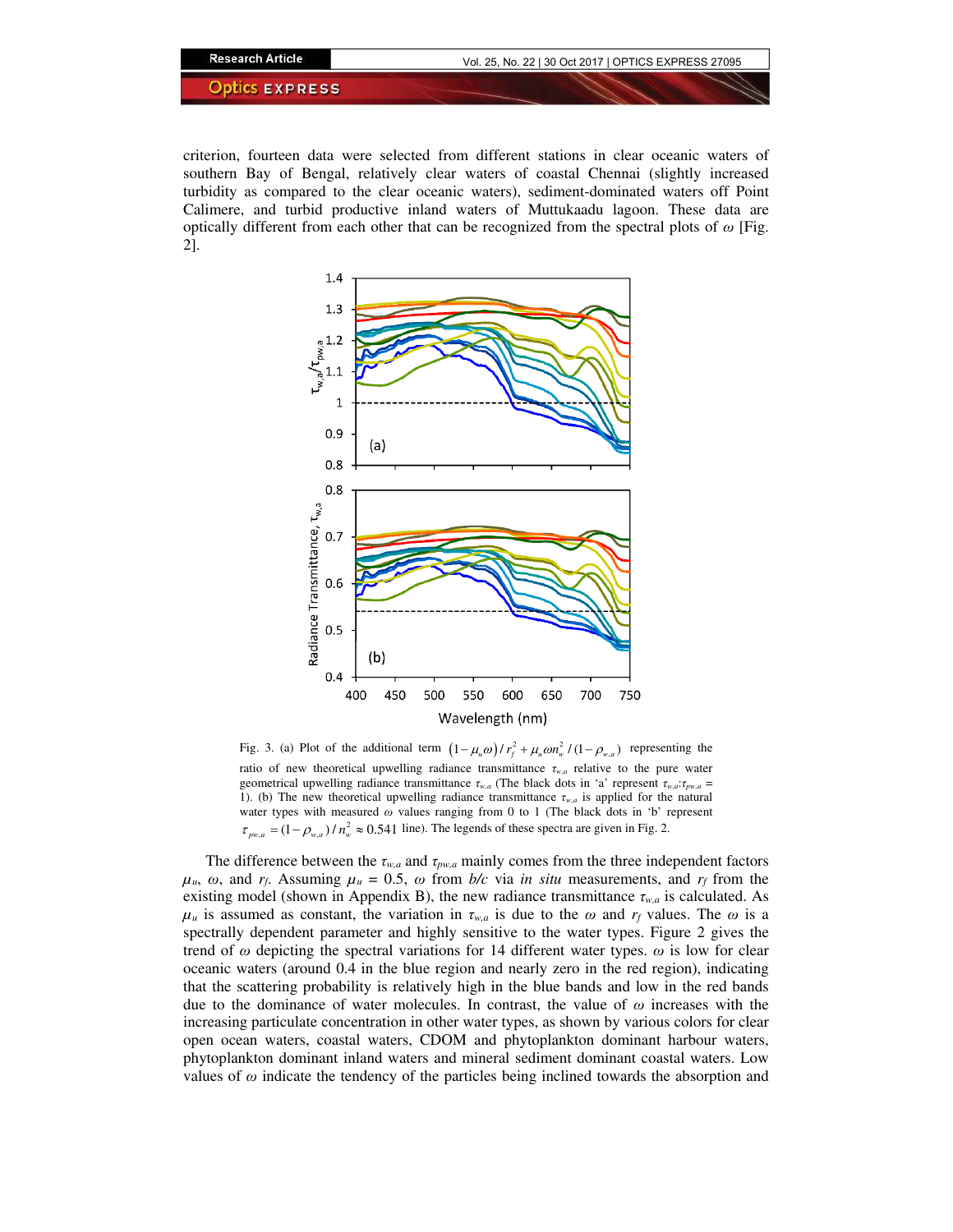high values towards the scattering. Much variations in the magnitude of  $\omega$  are noticed at longer wavelengths than shorter wavelengths because of the increased water absorption and particulate scattering. The larger water content in the case of clear oceanic waters causes the water absorption to dominate at longer wavelengths, and the relatively lesser water content in particle-rich coastal and inland waters causes the scattering to dominate the optical processes at these wavelengths. The value of *ω* goes very high, nearly close to 1, especially in mineralrich sediment waters because of the high particulate scattering events.

Most importantly, it is observed that the variation in the spectra of  $\omega$  is small for high scattering waters and large for clear oceanic waters. This reveals that the spectral variations in *ω* have direct effects on the radiance transmittance *τw,a*. For instance, *ω* for clear oceanic waters is approximately zero at longer wavelengths, with the particulate refractive index  $r_f$ closer to 1, and therefore,  $\mu_u \omega$  reaches to zero, resulting the new term  $(1 - \mu_u \omega) / r_f^2 + \mu_u \omega n_w^2 / (1 - \rho_{w,a})$  to 1. This shows that typically no photons actually emerge at longer wavelengths in the case of clear oceanic waters, and therefore, *τw,a* is almost equivalent to the *pure water geometrical upwelling radiance transmittance*, *τpw,a*. However, in the case of high scattering waters with  $\omega = 0.95$ ,  $\mu_u = 0.5$  and  $r_f = 1.1$  (for mineral waters [23]), the value of  $\mu_u \omega$  is 0.475 resulting the new term to 1.31, and therefore,  $\tau_{w,a}$  equals the value of 0.709 which is 1.31 times higher than the *τpw,a*. Thus, by the process of multiple interactions of the photons with the interface, more number of photons are expected to escape through the interface.

In short, the additional term  $(1 - \mu_u \omega) / r_f^2 + \mu_u \omega n_w^2 / (1 - \rho_{w,a})$  describes the considerable role of particles on the upwelling radiance transmittance. From this it is clearly evident that the multiple interaction of the photons with the interface always enhances the  $\tau_{w,a}$  to be greater than 0.541. As evident in Fig. 3(a), the value of *τw,a* also seems to fall below 0.541 (denoted by the dotted line) at some spectral domains that are inclined toward the absorption. The fall of *τw,a* below 0.541 is due to the refractive index of particles '*rf*' which tend to trap the photon within (its medium) itself. According to our investigation, two types of waters can have the probability of *τw,a* falling below the value 0.541: (i) waters with the relatively larger water content characterized by strong absorption of the water molecules particularly at longer wavelengths, and (ii) waters with dominant phytoplankton and/or CDOM which are inclined toward strong absorption particularly in the shorter wavelengths. The higher *τw,a* values are caused by scattering particles as it can be seen at the longer wavelengths [Fig. 3(b)]. *τw,a* of high scattering waters is nearly constant throughout the spectrum, even reaching beyond 0.72. Interestingly,  $\tau_{w,a}$  is also much higher in turbid productive waters (a dark brown color spectrum, with high contents of phytoplankton, detritus, mineral sediments, and CDOM) similar to the purely mineral sediment dominated water. The findings reveal that  $r_f$  seems to play a major role in determining the magnitude of *τw,a*. While the two mineral dominant stations have the  $r_f$  values of 1.139 and 1.151, the turbid productive water station with mixed concentrations of phytoplankton, mineral sediments and detritus is characterized by  $r_f = 1.07$ (see these station spectra located nearby). Since the  $r_f$  values of the two mineral dominant water stations (1.139 and 1.151) are greater than the  $r_f$  value of the well-mixed turbid productive water station (1.07), the low  $r_f$  allows more photons to transmit through the interface and hence the high  $\tau_{w,a}$  values for these waters.

## 4.3. Conversion of sub-surface  $r_{rs}$  to above-surface  $R_{rs}$

Remote sensing reflectance  $(R_{rs})$  is the ratio of water-leaving radiance  $(L_w)$  to the incoming downwelling irradiances  $(E_d(0^+, \lambda))$  measured above the water surface [Eq. (14)]. Similarly, sub-surface reflectance  $(r_{rs})$  can be calculated as the ratio of upwelling radiances  $(L_u(0,\lambda))$ (measured at nadir position) to the downwelling irradiances  $(E_d(0,\lambda))$  below the water surface [Eq. (15)].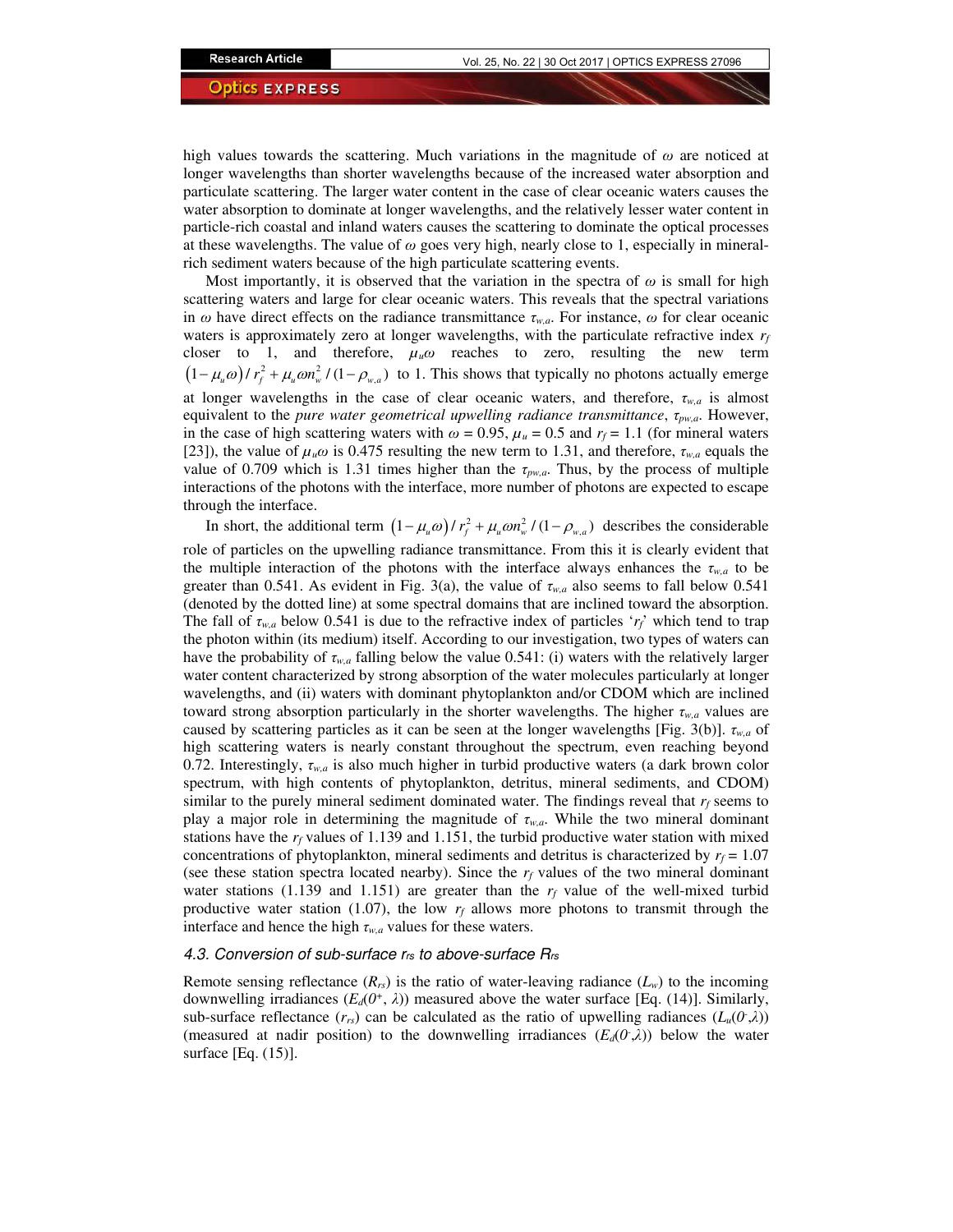$$
R_{rs}\left(0^{+},\lambda\right)=\frac{L_{w}\left(air,\lambda\right)}{E_{d}\left(0^{+},\lambda\right)}.\tag{14}
$$

$$
r_{rs}\left(0^{-},\lambda\right)=\frac{L_{u}\left(0^{-},\lambda\right)}{E_{d}\left(0^{-},\lambda\right)}.\tag{15}
$$

The conversion of sub-surface  $r_{rs}$  to above-water  $R_{rs}$  can be achieved by taking the simple ratio of Eq. (14) and Eq. (15),

$$
\frac{R_{rs}(0^+,\lambda)}{r_{rs}(0^-,\lambda)} = \frac{L_w(air,\lambda)}{E_d(0^+,\lambda)} \times \frac{E_d(0^-,\lambda)}{L_u(0^-,\lambda)}.
$$
\n(16)

The relation between the irradiances above and below the sea surface is given by [32],

$$
E_d\left(0^-, \lambda\right) = \left(1 - \rho_{a,w}\right) E_d\left(0^+, \lambda\right). \tag{17}
$$

Substituting Eq. (11) and (17) in Eq. (16), we get the exact relation between in-water  $r_{rs}$  and above-water *Rrs*,

$$
R_{rs}\left(0^{+},\lambda\right)=\frac{\left(1-\rho_{a,w}\right)\left(1-\rho_{w,a}\right)}{n_{w}^{2}}\left[\frac{\left(1-\mu_{u}\omega\right)}{r_{f}^{2}}+\frac{\mu_{u}\omega n_{w}^{2}}{\left(1-\rho_{w,a}\right)}\right]r_{rs}\left(0^{-},\lambda\right).
$$
 (18)

where  $\rho_{a,w}$  and  $\rho_{w,a}$  are Fresnel reflectances of the water-air and air-water respectively, and both hold the approximate value of 0.028;  $\mu_u = 0.5$ ;  $r_f$  obtained from Eq. (35) (given in Appendix B); *ω* can be obtained from in situ photometric measurements of scattering '*b*' and attenuation '*c*' coefficients. From Eq. (18), the transmittance of a remote sensing signal from sub-surface to above-surface is equivalent to  $\tau_{w,a}(1-\rho_{a,w})$ .

$$
R_{rs}\left(0^{+},\lambda\right)=\tau_{w,a}\left(1-\rho_{a,w}\right)\times r_{rs}\left(0^{-},\lambda\right).
$$
 (19)

where,  $\tau_{w,a}$  is given in Eq. (10).

4.4. Improvement in the ocean color quantities,  $L_w$  and  $R_{rs}$ 



Fig. 4. Spectral relative percentage of improvement in the ocean color quantities, *L<sup>w</sup>* and *Rrs*.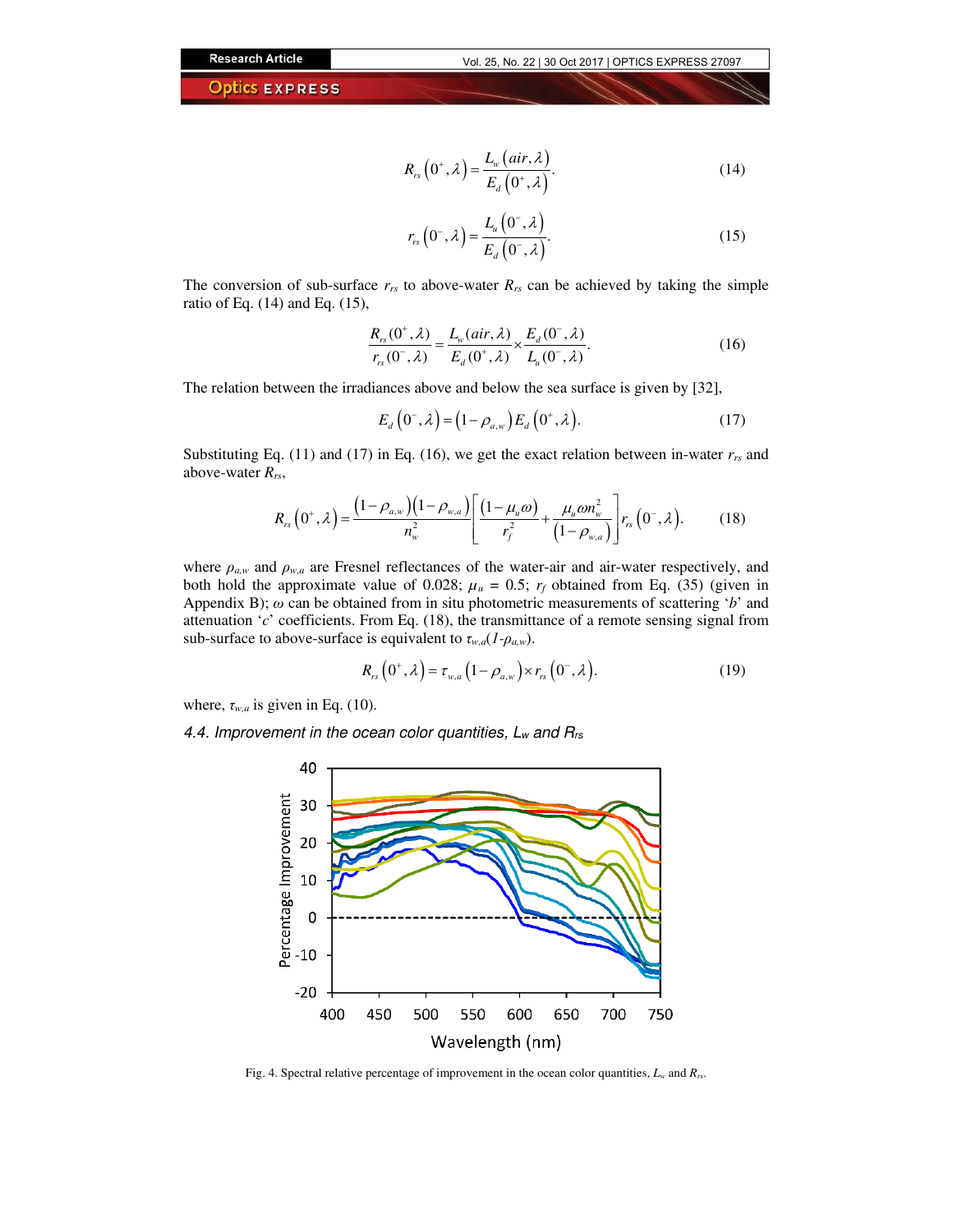Improvement of the new theoretical formulation [Eq. (10)] over the constant upwelling radiance transmittance  $( = 0.541)$  can be seen by comparing the 0.541 (dotted) line and other spectra in Fig. 3(a)-(b) and the percentage of improvement in Fig. 4. Based on the assessment of the results in Fig. 3(a)-(b), the deviation of the present formulation *τw,a* with the globally considered constant value 0.541 is minimum for the waters characterized by the weak scattering components (CDOM and phytoplankton dominant) and maximum for the waters characterized by the strong scattering components (mineral-rich sediment dominated waters). Any improvement in the  $\tau_{w,a}$  is consequently reflected on the water-leaving radiance  $(L_w)$  and remote sensing reflectance (*Rrs*) spectra with the same percentage of improvement.



Fig. 5. Water-leaving radiance (L*w*) determined using the conventional radiance transmittance (grey line) and new theoretical radiance transmittance (dark line) values for four different water types (clear oceanic water – (a), harbour water – (b), turbid coastal water (mineral) – (c), and turbid productive inland water – (d)). Water-leaving radiance  $(L_w)$  determined using the conventional radiance transmittance (grey line) and new theoretical radiance transmittance (dark line) values for four different water types (clear oceanic water, harbour water, turbid coastal water (mineral), and turbid productive inland water).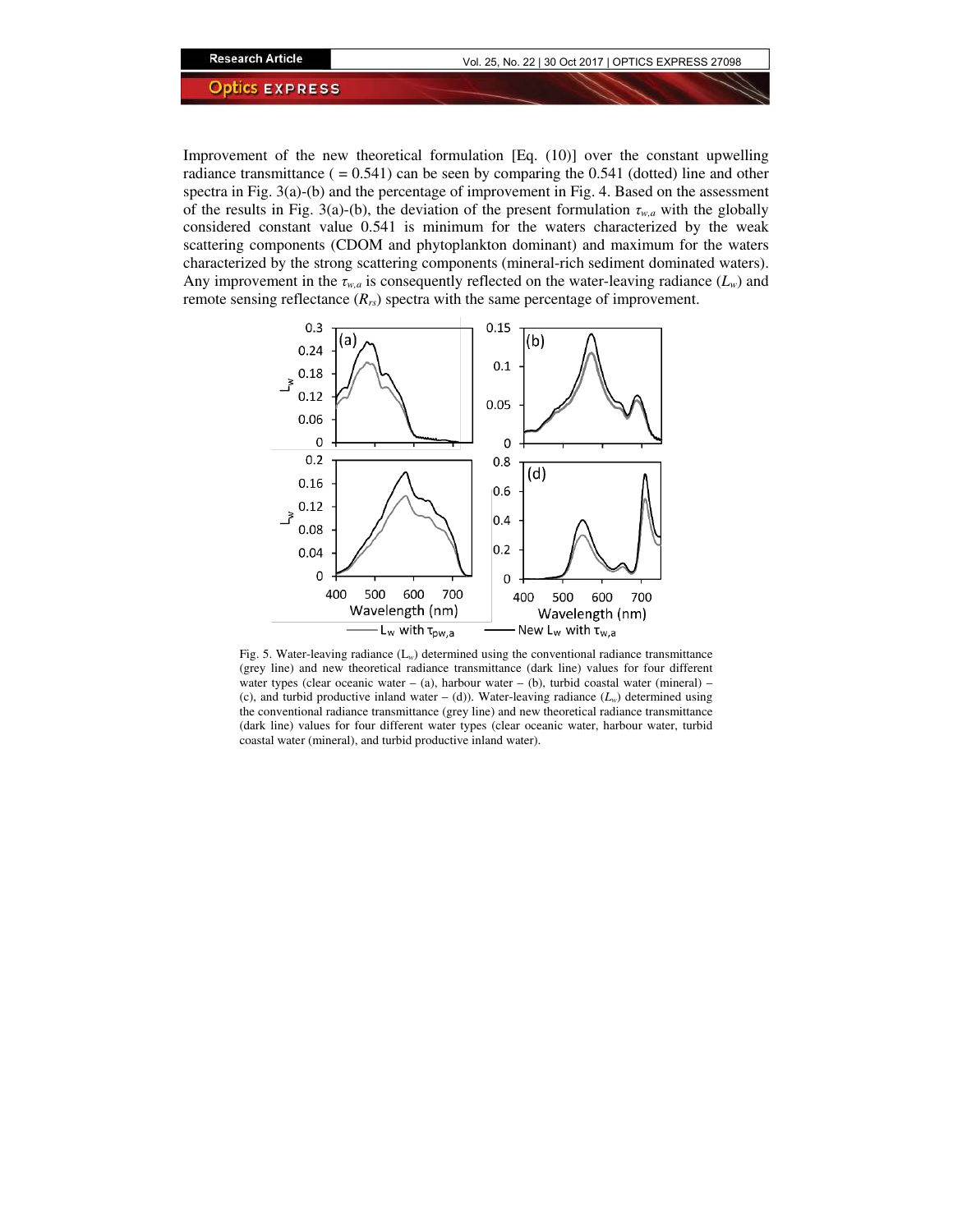

Fig. 6. Remote sensing reflectances (R*rs*) determined using the conventional radiance transmittance (grey line) and new theoretical radiance transmittance (dark line) values for four different water types (clear oceanic water – (a), harbour water – (b), turbid coastal water  $(mineral) – (c)$ , and turbid productive inland water  $– (d)$ ).

For oceanic waters (blue to pale green waters), improvement in  $L_w$  and  $R_{rs}$  spectra is found from 0% to 18% for the wavelength range 400-600nm and goes up to −18% for the wavelength range 600-750 nm, respectively. Here, the  $(-)$  minus sign does not denote under performance, but it infers the deviation from the standard value. The harbour waters with high CDOM content and phytoplankton concentration showed up to 22% for the wavelength range 400-750, while the well-mixed turbid productive water with equal parts of phytoplankton and mineral sediments had the range from 20% to 33% for the entire visible wavelengths 400-700nm. The percentage of improvement in high scattering mineral sediment waters varies from 20% to 30% for the entire visible wavelengths. The comparison of the ocean color quantities  $L_w$  and  $R_{rs}$  determined using the conventional method and the new method Eqs. (11) and (18) is shown in Figs. 5 and 6. The results show significant improvement in the  $L_w$  and  $R_{rs}$  values.

## 4.5. Comparison of the new theoretical formulation with existing models

Recently, Wei *et al*. [33] examined the long-standing presumption of constant upwelling radiance transmittance based on their *in situ* measurements of  $L_w-air, \lambda$  and  $L_u(0,\lambda)$  by adopting the skylight-blocked approach. They studied the relative percentage difference of the transmittance  $(= L_w(air, \lambda) / L_u(0^-, \lambda))$  and the constant 0.54 for the three different water types of blue, turquoise blue and green color. Their *τw,a* for the blue waters showed the minimum value of 0.4 and maximum value of 0.6 and the mean percentage difference approximately 5% for the 350-600 nm range and  $\pm$  20% for the 600-700 nm range. The conclusion of their results that yielded −20% in the red bands for blue waters is mainly due to the discrepancies and errors. According to our observations on their data, the −20% difference in the red bands is acceptable as only few photons are expected to cross the interface due to the strong absorption by water molecules. Therefore, such a high difference is possible (not mainly due to errors) and it is consistent with the present study. As expected, the turquoise blue and green waters showed less deviations (within  $6\%$ ), whereas our results are in agreement with the difference of 0-10% for similar water types.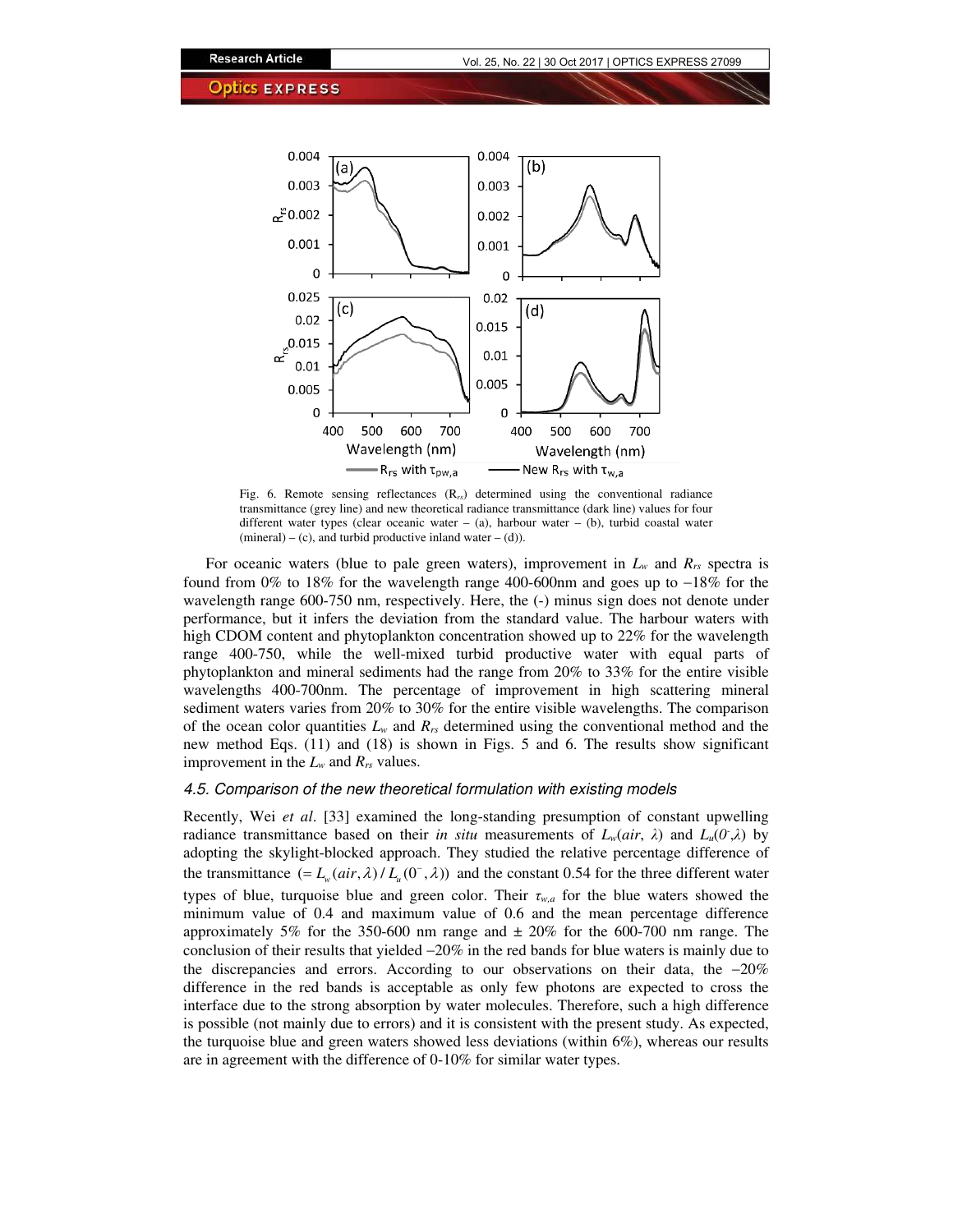

Fig. 7. Comparison of the conversion of sub-surface remote sensing reflectance,  $r_{rs}(0,\lambda)$ , to above-surface remote sensing reflectance,  $R_{rs}(0^+,\lambda)$ , using the present formulation [Eq. (18)] (derived as a function of  $\omega$  and  $r_f$ ) and the model of Lee *et al.* [34] (shown in red line). The lowest line represents the transmission factor for a sub-surface remote sensing signal, *τw,a*(*1-*  $\rho_{a,w}$ ) = 0.40, and the highest line represents the  $\tau_{w,a}(1-\rho_{a,w})$  = 0.75. The blue and orange shaded regions depict the waters inclined toward absorption and scattering respectively.

Lee *et al.* [34] presented the relation between  $R_{rs}$  and  $r_{rs}$  with the constant coefficients [Eq. (24) and (25)], a semi-analytically modified version of Gordon & Clarke and Gordon *et al*. [32,35]. The term  $(1 - \rho_{a,w})(1 - \rho_{w,a})/n_w^2$  of the present study and  $\zeta$  of Lee *et al.* [34] are analogous to each other and gives the value of 0.518 with the assumed spectrally constant *n<sup>w</sup>* value. However, the difference arises from the next term  $(1 - \mu_u \omega) / r_f^2 + \mu_u \omega n_w^2 / (1 - \rho_{w,a})$ and  $1/(1 - \Gamma r_{rs})$  in which the former term describes the contribution of particulate RI and the multiple interactions of the photons with the interface from the water side and the latter term presents some generalized effects of internal reflection from water to air.

According to Eq. (19), the transmission coefficient for a sub-surface remote sensing signal is  $\tau_{w,a}(I-\rho_{aw})$ .  $\tau_{w,a}(I-\rho_{aw})$  for the previous models are approximately closer to 0.54, whereas the present study gives 0 to 0.75 for varying  $\omega$  and  $r_f$  values. Figure 7 shows the approximate range of variations in the transmittance for a sub-surface remote sensing signal of Lee *et al.* [34] and the present study [Eq. (18)]. The model of Lee *et al.* [34] provides almost constant transmittance, *τw,a*(*1-ρa,w*)~0.54, as shown in red line, whereas the present study provides a wide range of *τw,a*(*1-ρa,w*) values from 0.40 to 0.75. The values below the red line correspond to the waters inclined toward absorption (blue shaded region) and the values above the red line are inclined toward the scattering (orange shaded region). Comparing both the formulations, the new theoretical formulation successfully takes into account the two key optical processes occurring within the interface for predicting a wide range of transmittance values for natural waters, which enable more accurate remote sensing reflectances for various water color applications.

# **5. Summary and conclusion**

The present work replaces the standard upwelling radiance transmittance with the new theoretical upwelling radiance transmittance formulation with potential applications in all natural waters. This new expression serves the purpose of translating the in-water radiance to above surface radiance through the water-air interface, accounting all optical variations from low to high scattering and low to high absorbing waters. The new formulation is exact, in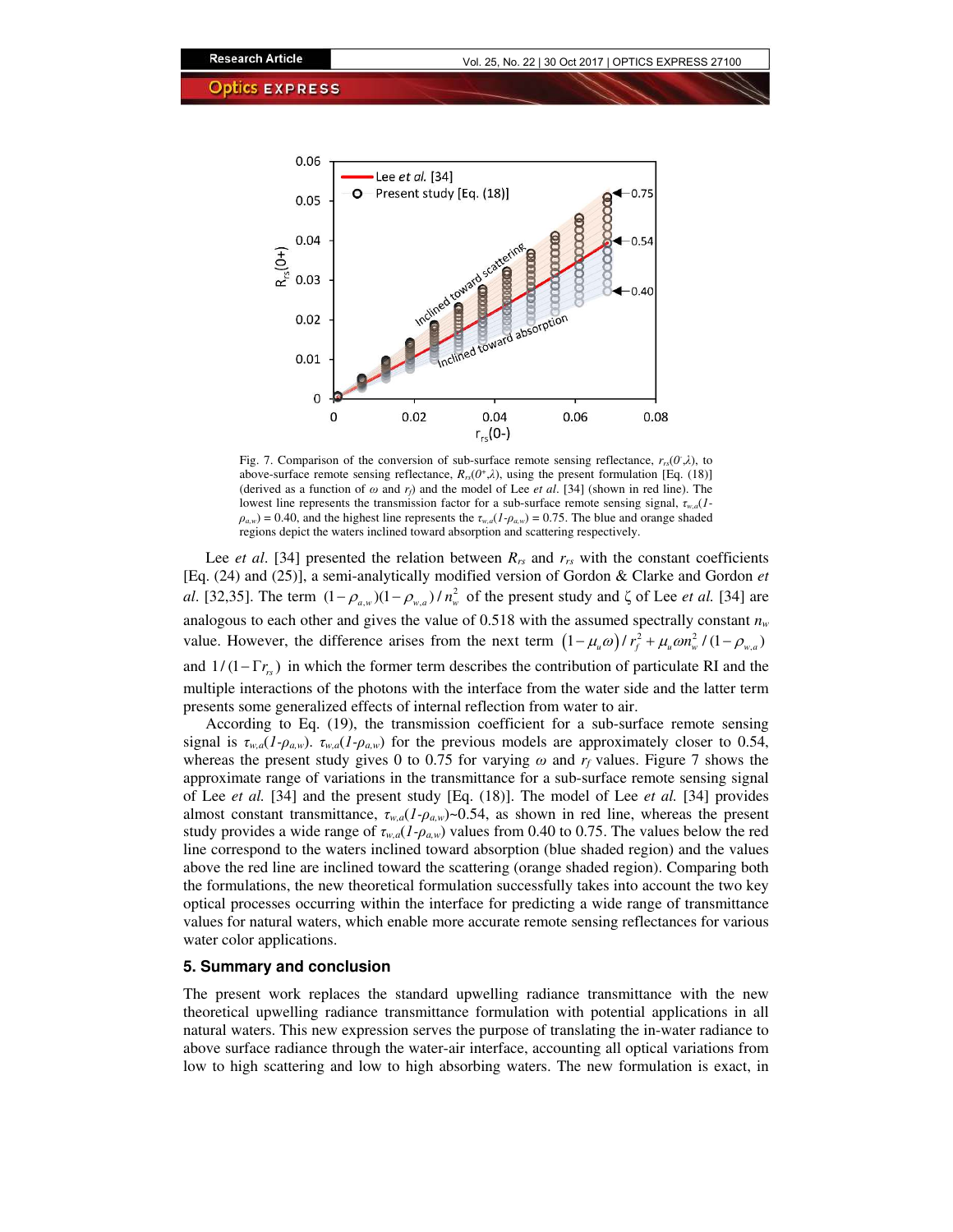which the geometric conditions and optical phenomenon occurring at the water-air interface including the multiple interactions of photons and the particle optical properties are acknowledged. The results show that the inclusion of new parameters to the geometrical radiance transmittance has led to significant improvement in the accuracy of the determination of the water-leaving radiances and remote sensing reflectances from the below-water radiance measurements (significantly from 0 to 33% depending upon the water types). The percentage improvement is high for the scattering waters and low for the absorbing waters. This study will be important for accurately determining the upwelling radiances that cross the water-air interface in marine and inland environments, where the former approaches are inadequate considering the different types of waters. The new theoretical method will have direct implications for improving the radiometric water color measurements and calibration and validation of space-borne ocean color sensors.

## **Appendix A: n 2 - law for radiance**

The  $n^2$  - law for radiance is an important law of geometrical radiometry which describes the transfer of light rays from one medium to another medium. Let us assume a ray of light incident on the plane P with the angle  $\theta_l$  in the medium  $n_l$  and refracted with the angle  $\theta_2$  in the medium  $n_2$  [Fig. 1]. We use the suffixes 1 and 2 to denote the incident and refracted mediums, respectively. According to the *Snell's law*, the ratio of the sines of the angles of incidence and refraction of a light ray is equal to the ratio of the refractive indices between them (for example, air-water),

$$
n_1 \sin \theta_1 = n_2 \sin \theta_2. \tag{20}
$$

Squaring Eq. (20) on both sides, we get,

$$
n_1^2 \sin^2 \theta_1 = n_2^2 \sin^2 \theta_2. \tag{21}
$$

Differentiating the Eq. (21),

$$
2n_1^2 \sin \theta_1 \cdot \cos \theta_1 \Delta \theta_1 = 2n_2^2 \sin \theta_2 \cdot \cos \theta_2 \Delta \theta_2. \tag{22}
$$

Multiplying  $\Delta \phi$  on both sides, we get,

$$
n_1^2 \sin \theta_1 \cdot \cos \theta_1 \Delta \theta_1 \Delta \phi = n_2^2 \sin \theta_2 \cdot \cos \theta_2 \Delta \theta_2 \Delta \phi. \tag{23}
$$

The element of solid angle in spherical coordinates is given by,  $\Delta \Omega = \frac{\Delta A}{r^2} = \frac{(r \sin \theta \Delta \phi)(r \Delta \theta)}{r^2} = \sin \theta \Delta \theta \Delta$  $=\frac{\Delta A}{r^2}=\frac{(r\sin\theta\Delta\phi)(r\Delta\theta)}{r^2}=\sin\theta\Delta\theta\Delta\phi$ , therefore,

$$
\Delta\Omega_1 = \sin\theta_1 \Delta\theta_1 \Delta\phi. \tag{24}
$$

$$
\Delta\Omega_2 = \sin\theta_2 \Delta\theta_2 \Delta\phi. \tag{25}
$$

Substituting Eqs. (24) and (25) in Eq. (23), we get,

$$
n_1^2 \cos \theta_1 \Delta \Omega_1 = n_2^2 \cos \theta_2 \Delta \Omega_2. \tag{26}
$$

The above equation is known as *Straubel's invariant* in geometric optics. According to Eq. (1), the spectral radiance is the measure of radiant power per unit area, per unit solid angle within a wavelength interval. Therefore, it can be rewritten as,

$$
L_1 = \frac{\Delta \Phi_1}{\Delta A_1 \Delta \Omega_1 \Delta \lambda}.
$$
 (27)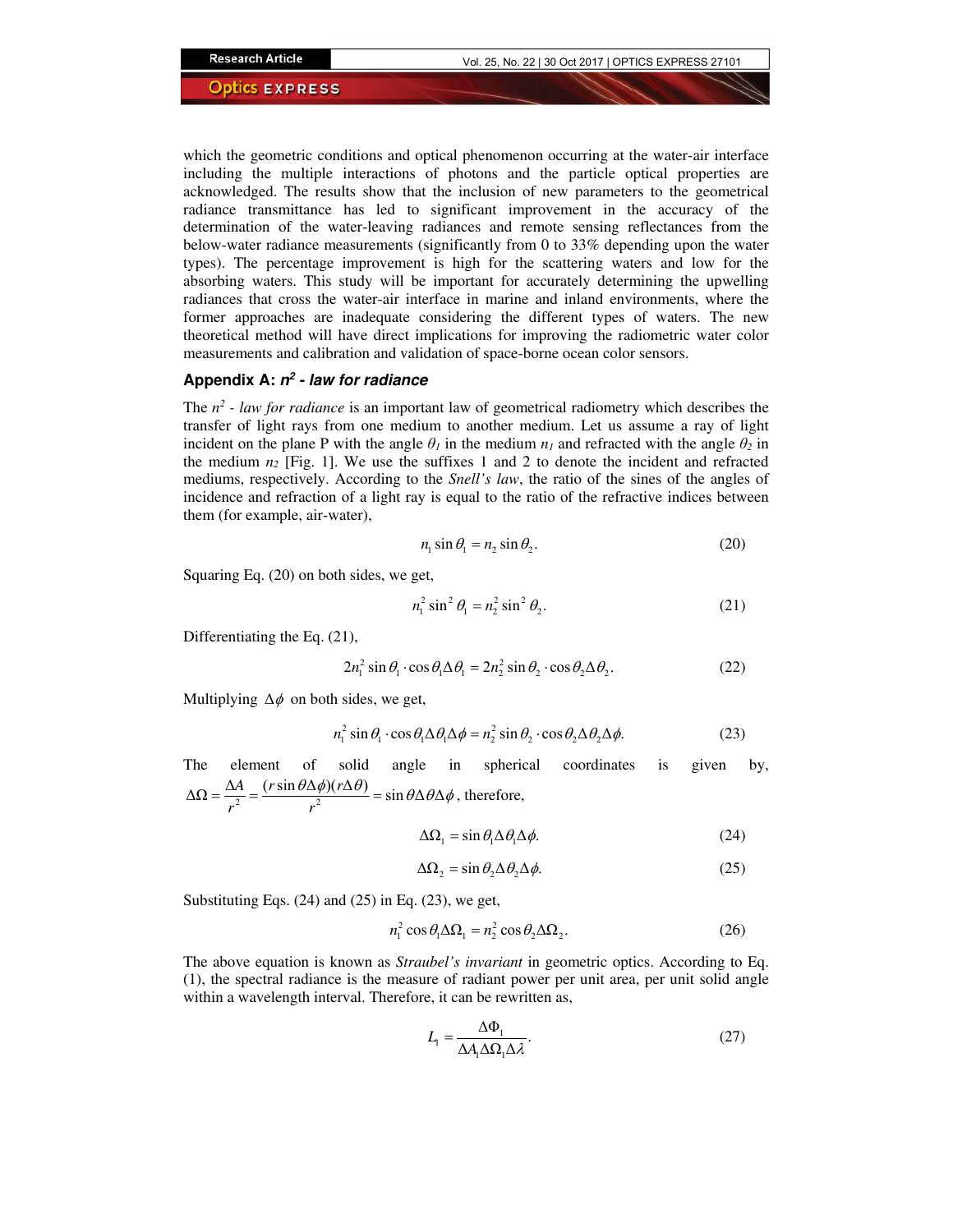$$
L_2 = \frac{\Delta \Phi_2}{\Delta A_2 \Delta \Omega_2 \Delta \lambda}.
$$
 (28)

From the work of Fresnel, we can write the ratio of radiant powers of the respective mediums as equivalent to Fresnel transmittance '*t*'. Therefore, we can write,

$$
t = \frac{\Delta \Phi_2}{\Delta \Phi_1}.\tag{29}
$$

From the immersion optics,

$$
\Delta A_{\rm l} = \Delta A \cos \theta_{\rm l}.\tag{30}
$$

$$
\Delta A_2 = \Delta A \cos \theta_2. \tag{31}
$$

Taking ratios of Eqs. (27) and (28),

$$
\frac{L_2}{L_1} = \frac{\Delta \Phi_2 \, \Delta A_1 \, \Delta \Omega_1}{\Delta \Phi_1 \, \Delta A_2 \, \Delta \Omega_2}.
$$
\n
$$
\frac{L_2}{L_1} = t \frac{\cos \theta_1 \Delta \Omega_1}{\cos \theta_2 \Delta \Omega_2}.
$$
\n(32)

Comparing Eqs. (26) and (32),

$$
\frac{L_2}{L_1} = t \frac{n_2^2}{n_1^2}.
$$
\n(33)

Equation (33) is known as  $n^2$  *law for radiance*.

As we deal with the transfer of radiance from water (medium 1) to air (medium 2), then  $L_1 = L_u$ ,  $L_2 = L_w$  and  $\tau = \tau_{w,a}$ ,  $n_1 = n$  and  $n_2 = n_a$ , where  $n_a$  is approximately equal to 1. Then,

$$
L_w = \frac{t}{n^2} L_u.
$$
\n(34)

where  $t = 1$ - $\rho$  and  $t/n^2$  is the radiance transmittance  $\tau$ . The above form Eq. (34) is represented in Eq. (3) in the manuscript.

# **Appendix B: Calculation of particulate refractive index relative to seawater, r<sup>f</sup>**

Particulate refractive index  $r_f$  is not a direct measured quantity, however, it can be calculated indirectly from the existing models. We have calculated the  $r_f$  using Eq. (21) of Sahu and Shanmugam [27]:

$$
r_f = 1 + \left(\frac{P_1}{\tilde{b}_{bp}}\right)^{\frac{1}{2P_2}}.\tag{35}
$$

**Table 2. Coefficients for the determination of** *rf***.** 

| m | $a_m$   | b <sub>m</sub> | $c_m$     |
|---|---------|----------------|-----------|
|   | 0.03182 | 0.00416        | 0.1514    |
|   | 0.10100 | 0.00372        | $-0.6116$ |

where,  $P_m = a_m \gamma^2 + b_m \gamma + c_m$ ;  $m = 1, 2, a_m, b_m$  and  $c_m$  are the coefficients from Table 2;  $\gamma$ can be obtained from two methods, (*i*) from the attenuation hyperbolic slope [36,37], or (*ii*) from the particle size distribution slope (PSD),  $\gamma = \xi - 3$  [23]. Petzold average-particle phase